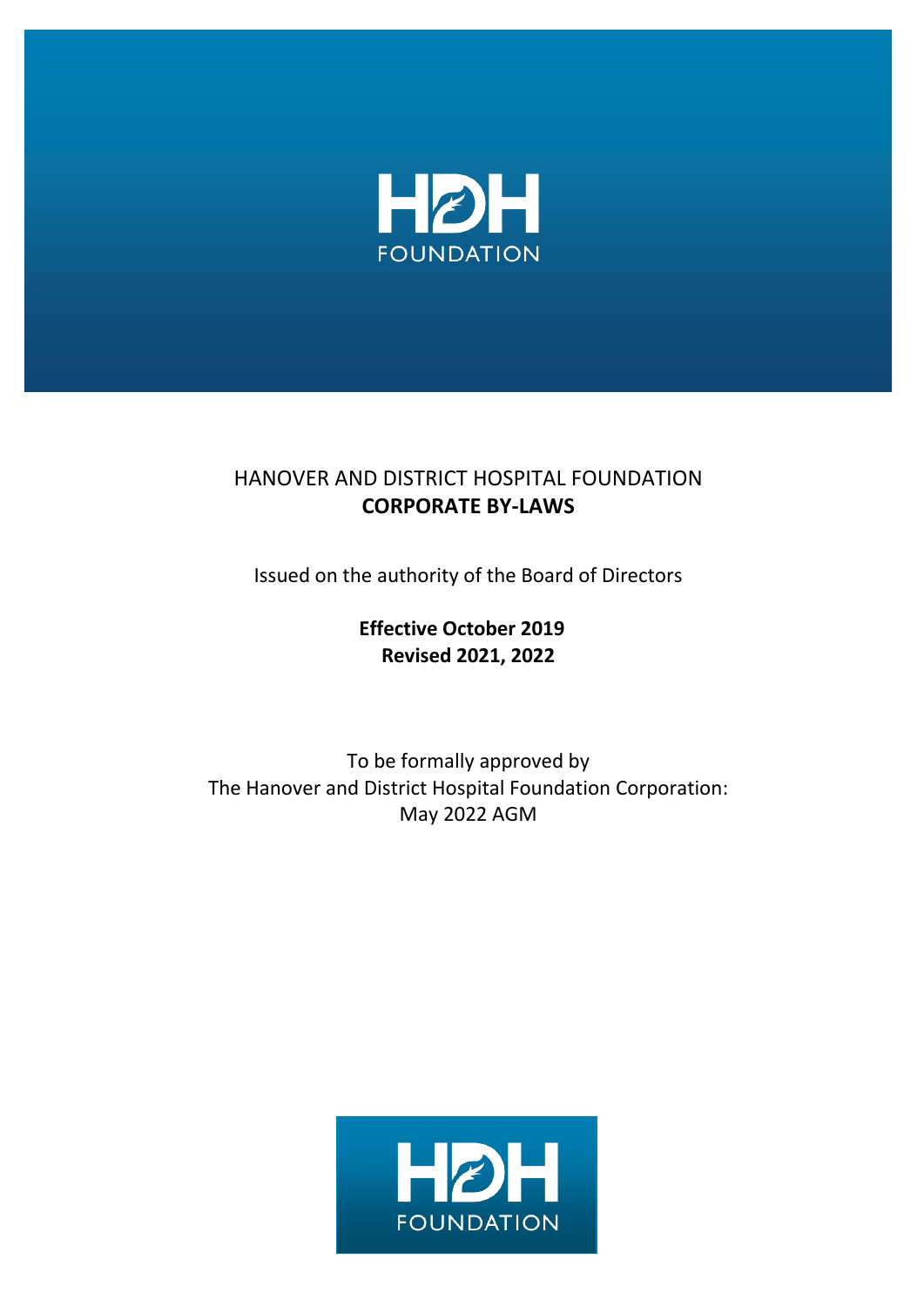#### **TABLE OF CONTENTS**

|                                   | PART   - ADMINISTRATIVE BY-LAWS |  |  |
|-----------------------------------|---------------------------------|--|--|
|                                   |                                 |  |  |
| <b>PART II - DEFINITIONS</b>      |                                 |  |  |
|                                   |                                 |  |  |
| <b>PART III - THE CORPORATION</b> |                                 |  |  |
| 3.01                              |                                 |  |  |
| 3.02                              |                                 |  |  |
| 3.03                              |                                 |  |  |
| 3.04                              |                                 |  |  |
| 3.05                              |                                 |  |  |
| 3.06                              |                                 |  |  |
| 3.07                              |                                 |  |  |
| 3.08                              |                                 |  |  |

#### **PART IV - THE BOARD**

| 4.03 |
|------|
| 4.04 |
| 4.05 |
| 4.06 |
|      |
| 4.08 |
| 4.09 |
|      |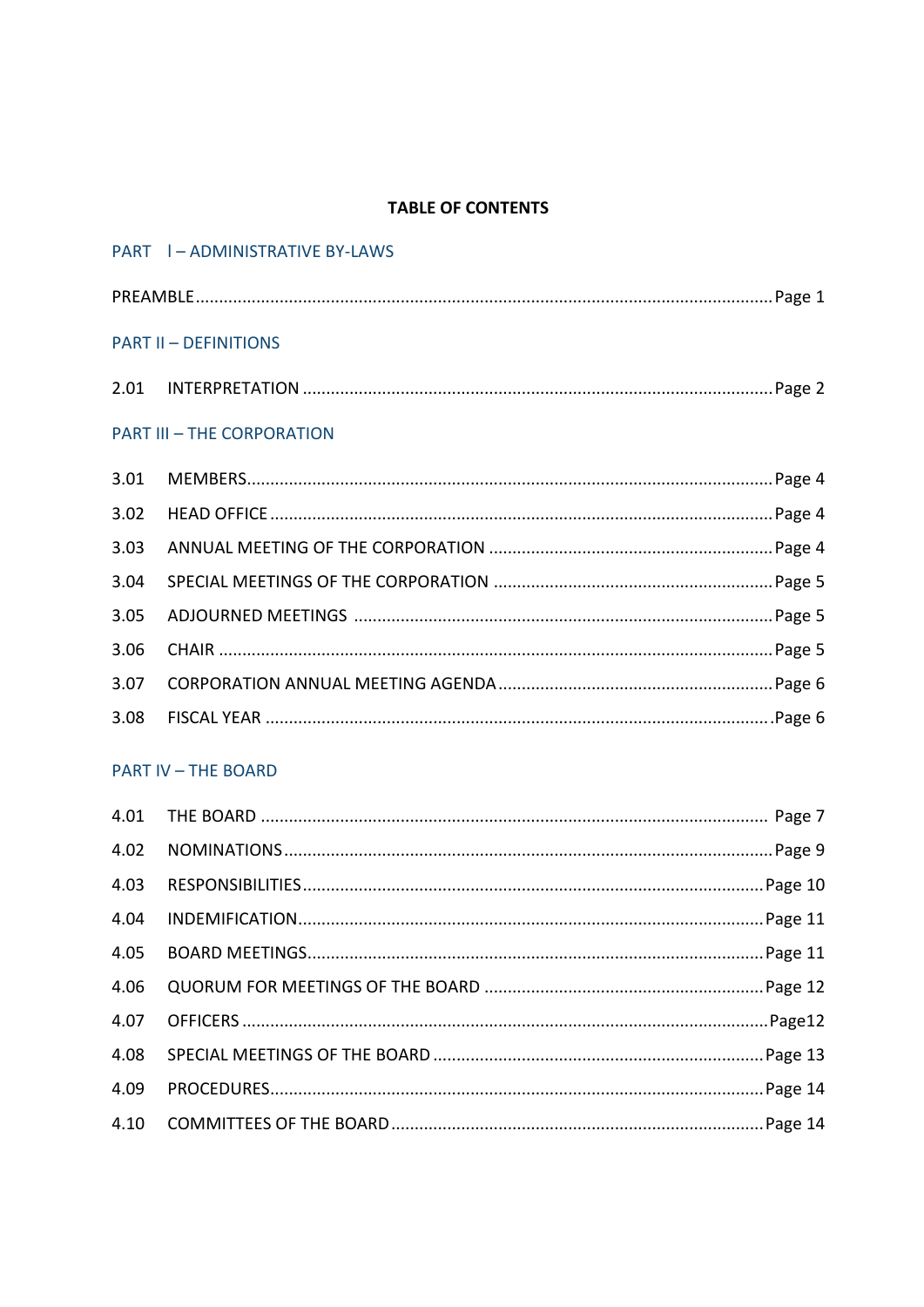| <b>PART V - AMENDMENT</b> |  |  |  |
|---------------------------|--|--|--|
|                           |  |  |  |
|                           |  |  |  |
|                           |  |  |  |
|                           |  |  |  |
|                           |  |  |  |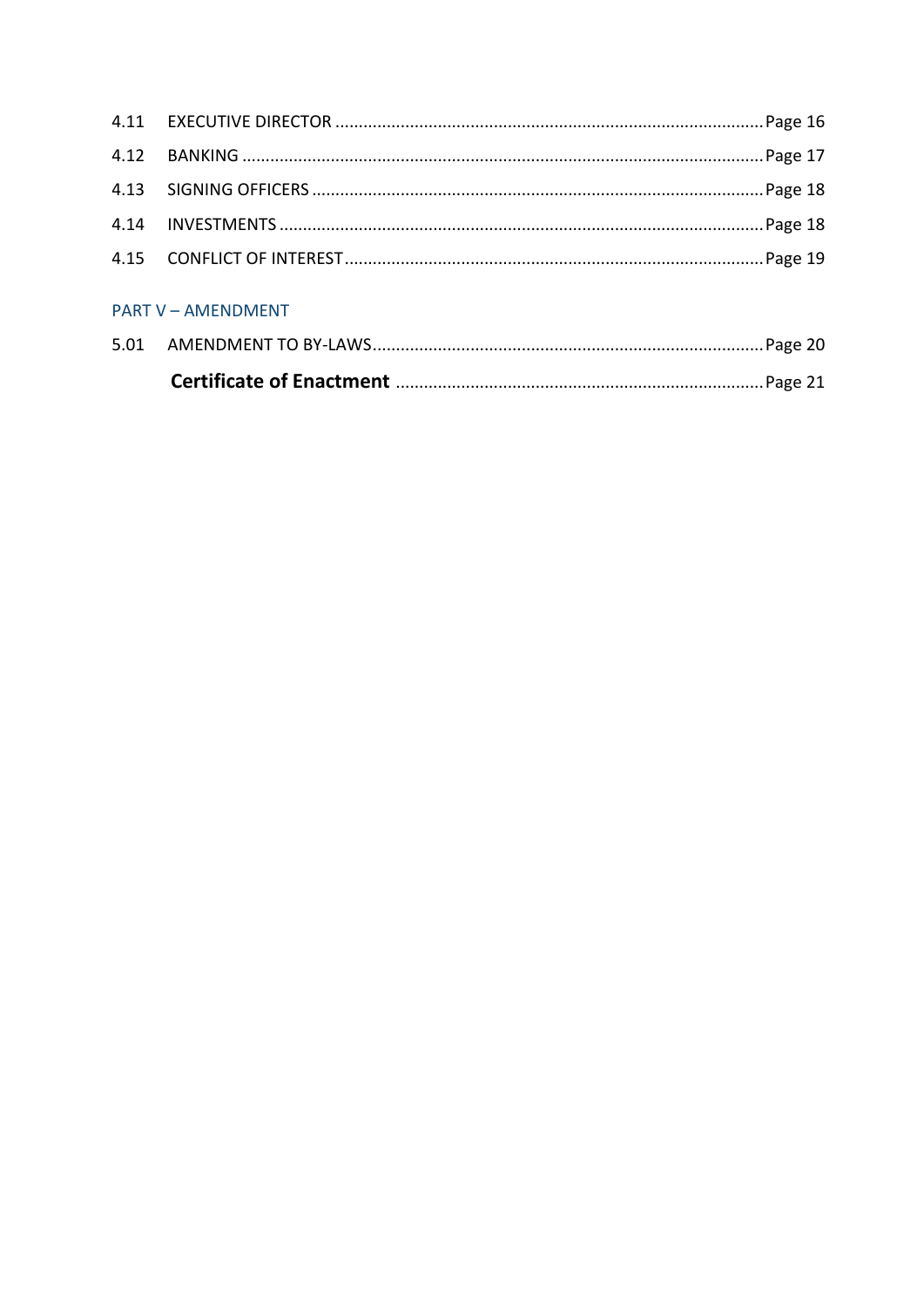#### **PART 1 – ADMINISTRATIVE BY-LAWS**

#### PREAMBLE

WHEREAS the Directors of Hanover and District Hospital Foundation deem it expedient that all General By-Laws of the Foundation heretofore enacted be cancelled and revoked, and that the following General By-Laws be adopted for regulating the affairs of the Foundation.

The object for which the corporation is incorporated is:

To receive and maintain a fund or funds and to apply from time to time all or part thereof and the income therefrom for health care, charitable or educational purposes within the Province of Ontario for the exclusive benefit of the Healthcare facility operated by the Hanover and District Hospital located in Hanover, Ontario and to raise the profile of the Healthcare facility as an integral part of the community.

BE IT ENACTED AND IT IS HEREBY ENACTED AS A BY-LAW OF HANOVER AND DISTRICT HOSPITAL FOUNDATION as follows: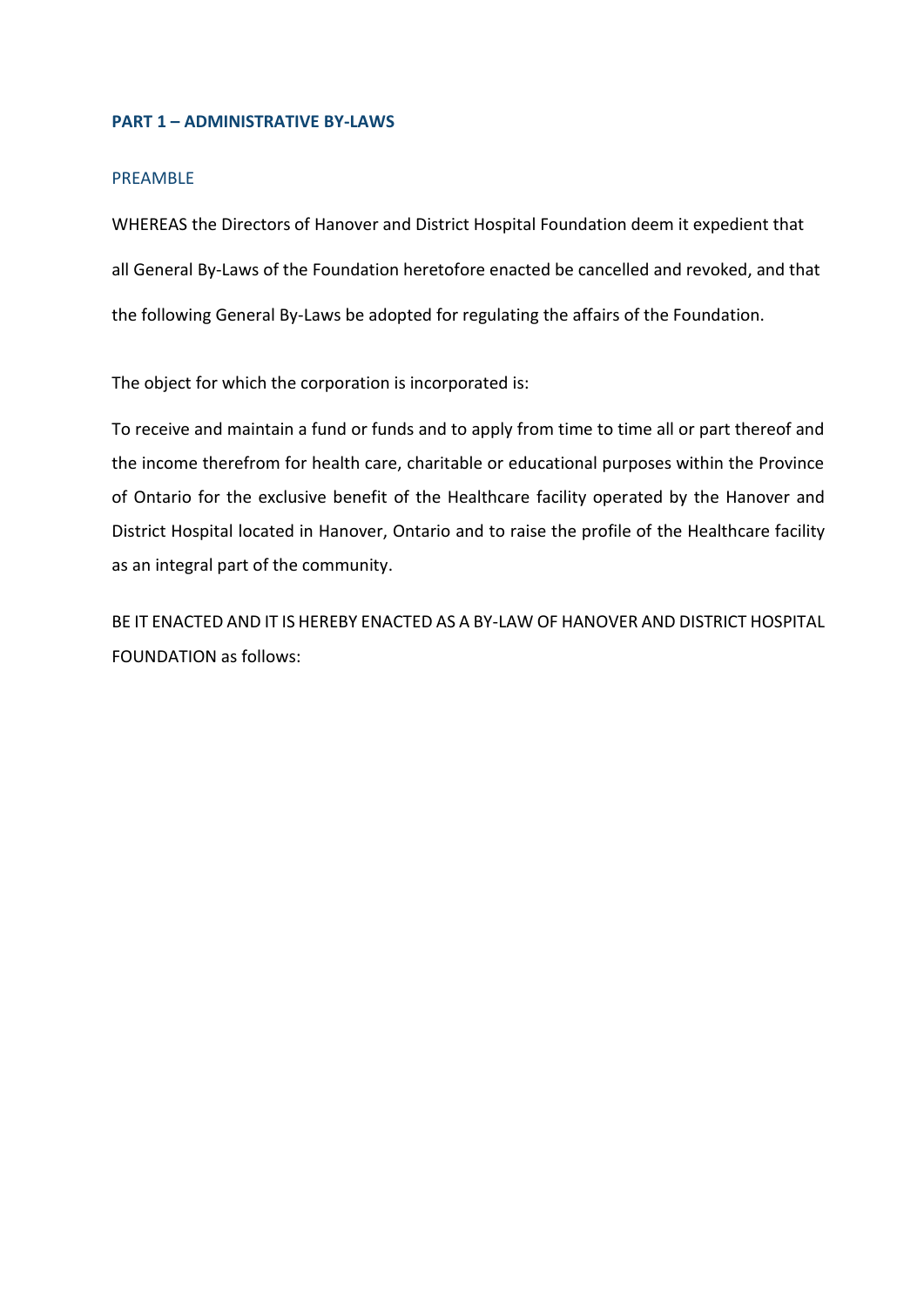#### **PART ll – DEFINITIONS**

#### 2.01 INTERPRETATION:

- a. "Board" means the Governing Body of the Hanover and District Hospital Foundation;
- b. "Chair or Chairperson" may be defined as Chair or Co-Chair;
- c. "Chair" is the President as defined in the *Not-for-Profit Corporations Act, 2010*, S.O. 2010, c. 15, s. 1(1) and in compliance with s. 42(1) of the *Not-for-Profit Corporations Act*, 2010, S.O. 2010, c. 15;
- d. "Corporation" means the Hanover and District Hospital Foundation with head office at 90-7th Avenue, Hanover, Ontario;
- e. "Director" means a member of the Board;
- f. "Ex officio" means membership "by virtue of the office" and includes all rights, responsibilities, except the power to vote unless otherwise specified;
- g. "Foundation" means Hanover and District Hospital Foundation;
- h. "Foundation Executive Director" shall be the secretary of the Board"
- i. "Hospital Corporation" means the Hanover and District Hospital Corporation;
- j. "Hospital Board Governor" means a member of the Hanover and District Hospital Board of Governors;
- k. "Hospital" means the Hanover and District Hospital;
- l. "Just Cause" shall mean, in exercising his or her powers or discharging his or her duties, any breach of the fiduciary obligations owed to the hospital foundation or failure to do any of the following:
	- i. act honestly and in good faith with a view to the best interests of the Corporation;
	- ii. exercise the care, diligence and skill that a reasonably prudent person would exercise in comparable circumstance;
	- iii. at all times comply with the By-laws, Roberts Rules of Order, Regulations and Policies of the Corporation; and
	- iv. support those actions legitimately taken by the Board and the Corporation;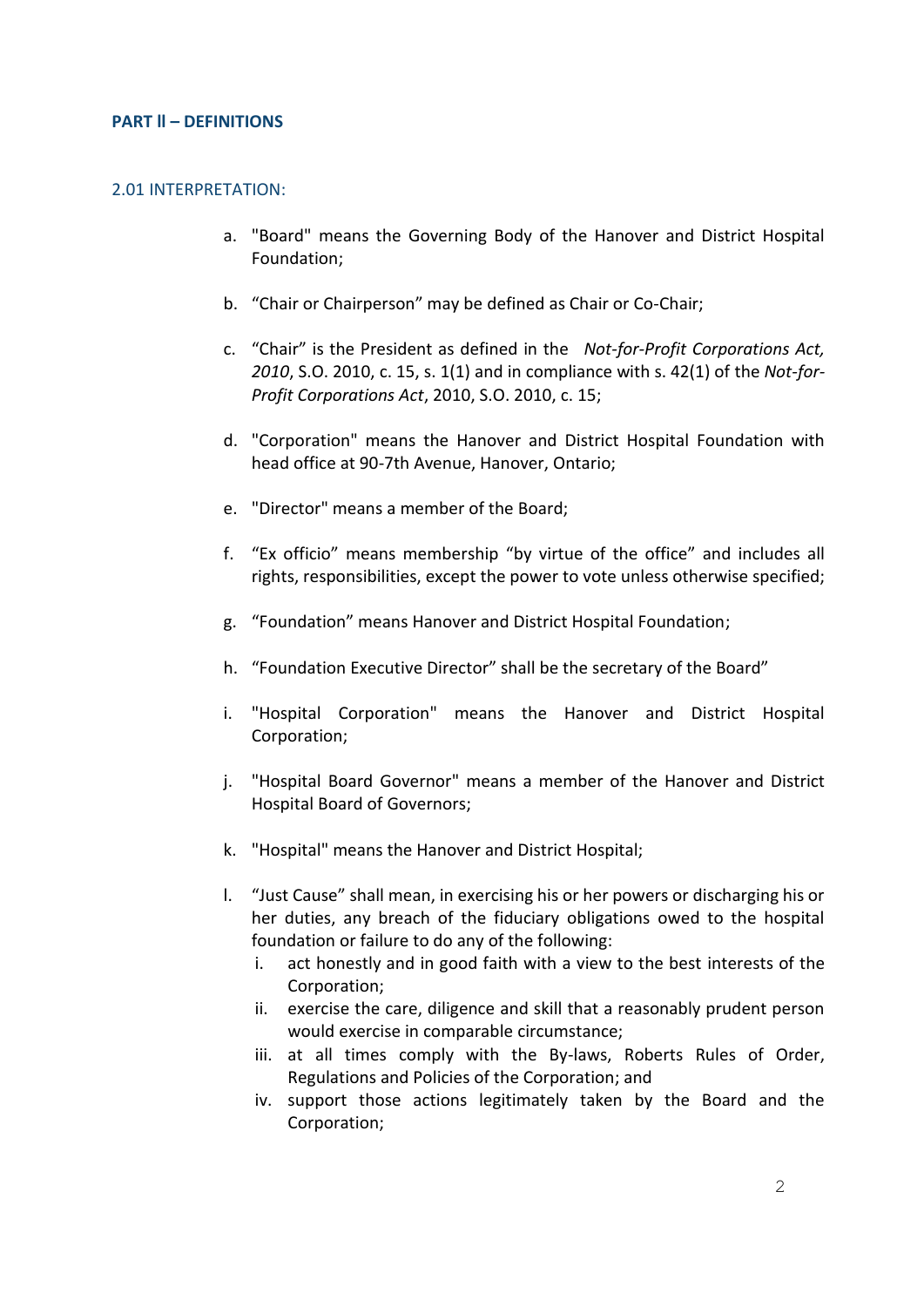- m. "Majority for quorum" means one more than half the members of the Board or of its respective committees entitled to vote;
- n. "Member" means Member of the Hanover and District Hospital Foundation Corporation as outlined in Part III 3.01.1;
- o. "Officer" means chair of the board of directors, vice-chair, secretary, treasurer, past chair or any other person designated an officer of the Board Executive by by-law of the corporation;
- p.

"Vice-Chair" is the Vice-President as defined in the *Not-for-Profit Corporations Act, 2010*, S.O. 2010, c. 15, s. 1(1) and in compliance with s. 42(1) of the *Not-for-Profit Corporations Act*, 2010, S.O. 2010, c. 15;

q. In all by-laws of the Hanover and District Hospital Foundation, the singular shall include the plural and the plural the singular; the word "person" will include all firms and corporations, and the masculine shall include the feminine;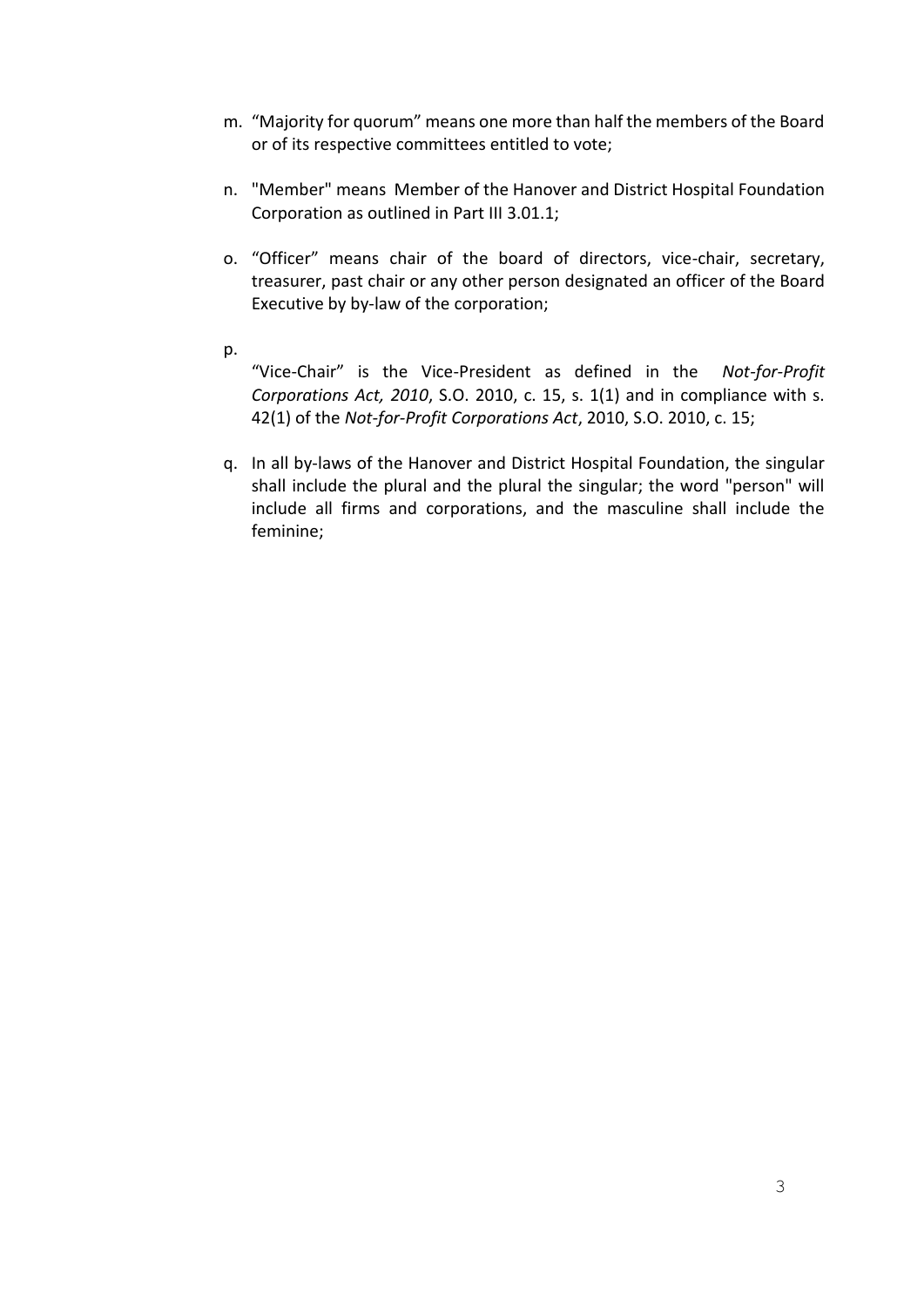#### **PART lll – THE CORPORATION**

#### 3.01 MEMBERS

- 3.01.1 Members of the Corporation shall consist of:
	- a. the current Board of Governors of the Hanover and District Hospital
	- b. the current Board of Directors of the Foundation

#### 3.01.2 Term of Membership

Annual membership of the Corporation shall be effective from the annual meeting taking place on the fourth Thursday of May of each year or at such time and day that the board may from time to time determine.

Between 10 and 13 elected directors, elected for a term of three (3) years. The terms of four (4) of these elected directors will expire each year;

#### 3.01.3 Termination of Membership

Annual membership is automatically terminated in the event that:

- a) the person ceases to be a member by resignation or;
- b) the person dies; or
- d) by a resolution passed by not less than two-thirds of the votes cast at a general meeting of members of which notice specifying the intention to pass such a resolution has been given.
- e) if the person misses three of the nine regular board meetings per calendar year

#### 3.02 Head Office

The head office of the Corporation shall be located at 90 - 7th Avenue, in the town of Hanover, in the Province of Ontario and at such other place within a municipality in Ontario as the Directors of the Corporation may from time to time determine.

#### 3.03 ANNUAL MEETING OF THE CORPORATION

- a. The Annual Meeting of Members of the Corporation shall be held at the head office of the Foundation or elsewhere in the area served by the Hanover and District Hospital, normally on the Fourth Thursday of May of each year or at such time and day that the Board may from time to time determine and notice shall be given as per paragraph "d".
- b. Any person entitled to attend the Annual meeting of the members, on consent of the majority of the other directors, may participate in the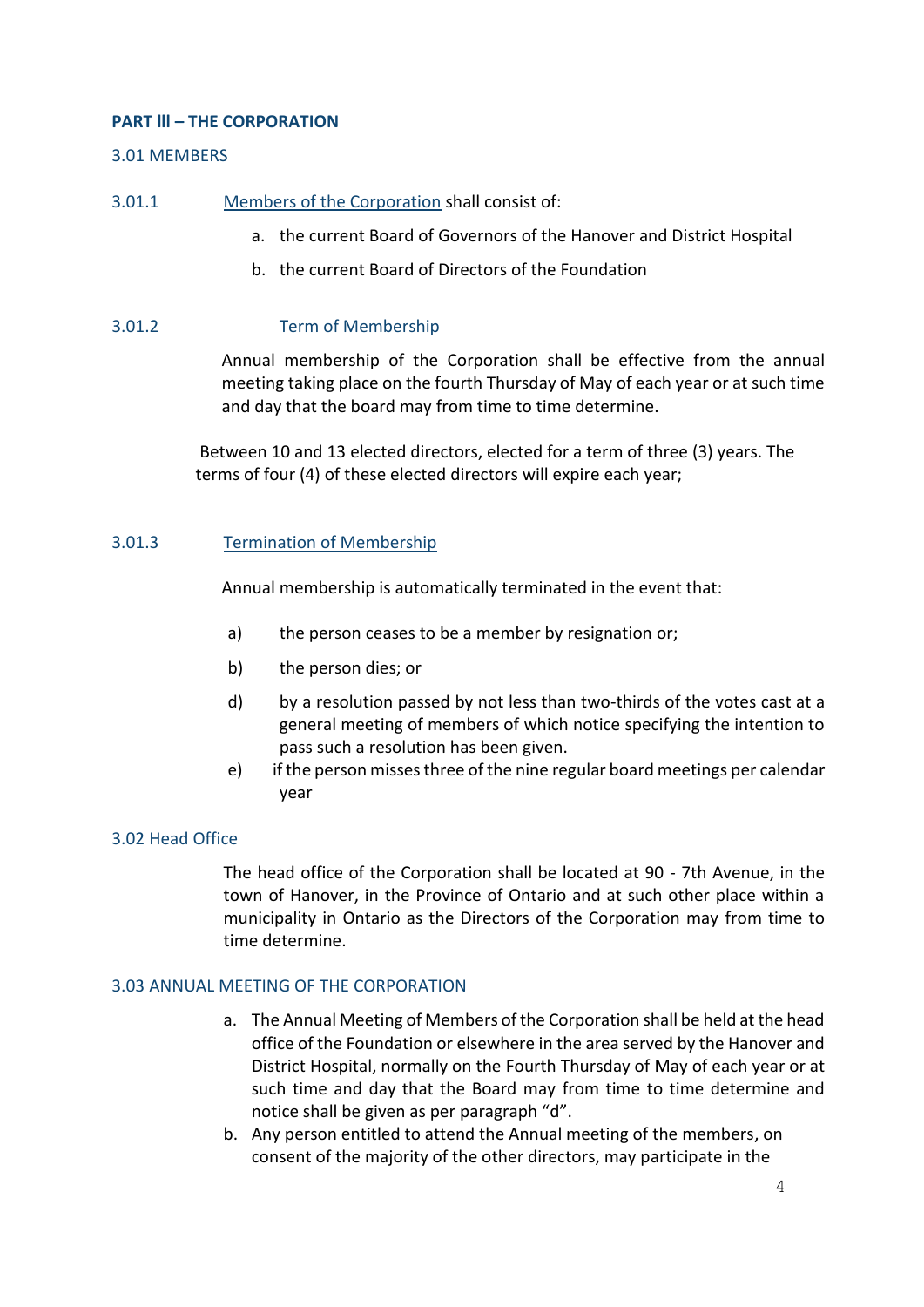meeting by telephonic or electronic means that permits all participants to communicate adequately with each other during the meeting. A person so participating in a meeting is deemed for the purposes of this Act to be present at the meeting as defined in the *Not-for-Profit Corporations Act,* 2010, c. 15, s. 53 (4).

- c. Directors may determine that the meeting be held entirely by telephonic or electronic means (i.e. Zoom) that permits all participants to communicate adequately with each other during the meeting. 2010, c. 15, s. 53 (5).
- d. Notice of the Annual Meeting of the Corporation shall be given by letter /electronic mail (e-mail) addressed to each Director and shall be published virtually at least 14 days prior to the date set for the meeting.
- e. The Annual Meeting is open to the public but only corporate members are entitled to vote.
- f. The Corporation will at its annual meeting appoint an auditor who shall not be a member, officer and/or employee of the Corporation and who is duly licensed under the provisions of the Public Accountancy Act. The appointment shall last until the next annual meeting of the Corporation.
- g. A quorum for the Annual Meeting of the Corporation shall be eight (8) members entitled to vote.

#### 3.04 SPECIAL MEETINGS OF THE CORPORATION

- a. The Board or Chair may call a special meeting of the Corporation;
- b. If two thirds of the board members so request in writing, the Foundation Executive Director will call a special meeting of the Corporation;
- c. Notice of a special meeting shall be given by the Executive Director by letter addressed or e-mail to each Director and published in the local newspaper at least fourteen (14) days prior to the date set for the meeting.
- d. The notice of a special meeting shall state the purpose for which it is called.
- e. A quorum for a special meeting of the Corporation shall be seven (7) members entitled to vote.

#### 3.05 ADJOURNED MEETINGS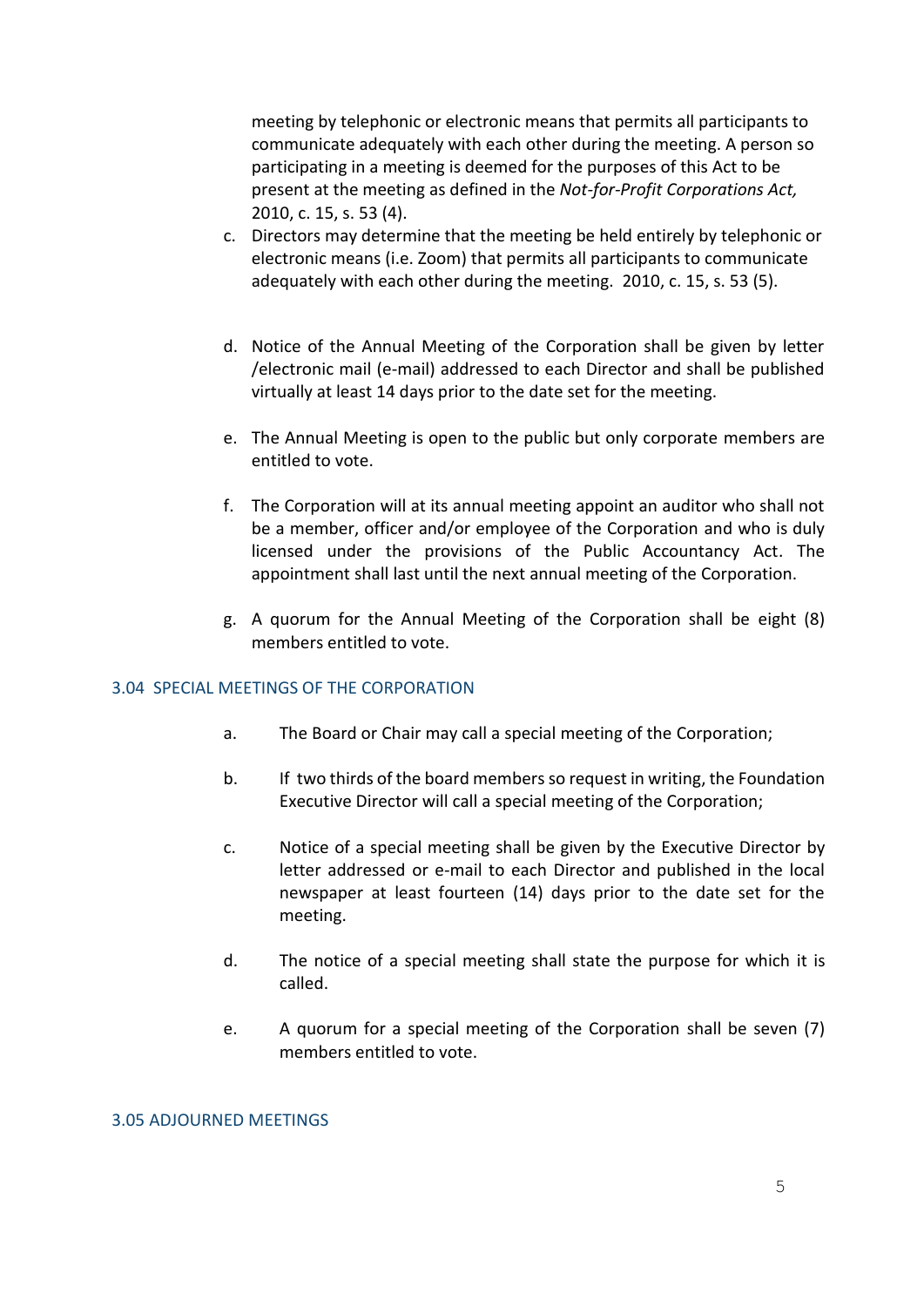a. For a meeting of the Corporation, if a quorum is not present by start time or at the discretion of the Chair, the meeting shall stand adjourned until a quorum is convened by the chair or may convene as an information only session. A quorum for the meeting of the Board will be one more than half the total number of directors on the Board.

#### 3.06 CHAIR

- a. The chair of a meeting of the Corporation shall be:
	- i. Chair of the Board;
	- ii. Vice-Chair of the Board if the Chair of the Board is absent; or
	- iii. Immediate Past Chair; or
	- iv. Treasurer; or
	- v. Chair elected by the members present if the Chair of the Board

and Vice-Chair of the Board are absent.

b. The Chair is disqualified from voting, except where there is a tie. In the case of a tie the chair will call for a second vote and if a tie continues the chair will vote.

#### 3.07 CORPORATION ANNUAL MEETING AGENDA

The business transacted at the annual meeting of the Corporation shall include:

- a. minutes of the previous Annual meeting;
- b. report of the Chair of the Board;
- c. report of the Treasurer including consideration of the financial

statements and consideration of the audit;

- d. new business;
- e. other information or material relating to the Corporation's affairs as, in the opinion of the directors, is of interest or importance;
- f. appointment of auditors for the ensuing year; and
- g. election of Board directors.

#### 3.08 FISCAL YEAR

The fiscal year of the Corporation shall end the 31<sup>st</sup> day of December each year.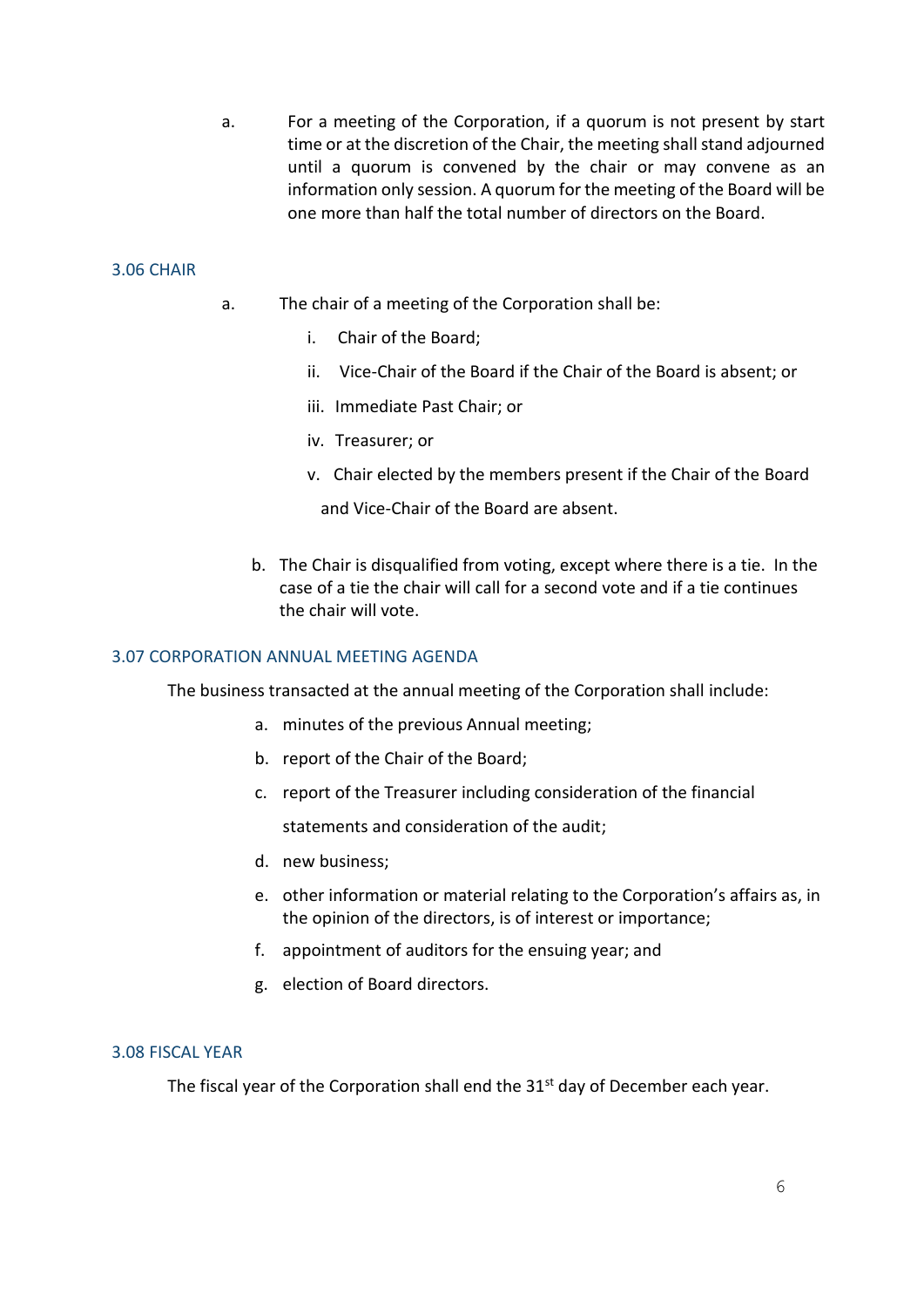#### **PART IV – THE BOARD**

#### 4.01 THE BOARD

#### 4.01.1 Members of the Board

The Board of Directors shall manage the affairs of the Corporation and will consist of **no less than ten** (10) voting directors

 Directors of the Board must act honestly and in good faith in the best interests of the corporation. The duty of loyalty is a personal duty and cannot be delegated (the "no-delegation rule"). A director is not allowed to profit from their office (the "no-profit rule") and must avoid all situations in which their duty to the Corporation conflicts with their interests (the "no-conflict rule").

#### Hospital Ex-Officio Members:

- i. The President/Chief Executive Officer of the Hanover and District Hospital. Ex-Officio non-voting.
- ii. A person in good standing of and nominated by the Hospital Auxiliary.
- iii. The Executive Director as secretary of the board. Ex-Officio Non-Voting.

#### Community Members / Board Elect:

Balance of persons drawn from the communities at large who are permanent residents of the Municipality of West Grey, Municipality of Brockton, and Town of Hanover, which the Hanover and District Hospital serves.

#### 4.01.2 *Vacancy/Removal of Board Director*

- a. Any Board director's position of the Foundation that becomes vacant by reason of death, resignation, disqualification, bankruptcy or otherwise, the nominating team may recruit an interim director. A Director's resolution may appoint a person to fill such vacancy until a special meeting or Annual Meeting is called.
- b. No Director may serve as chair, vice-chair, or treasurer of the Board for terms that will constitute more than three (3) consecutive years of service in each office provided, however, following a break of the continuous service of at least one year the same person may be re-elected or re-appointed to any office. In the event that any executive position is unable to be filled the Directors of the Board may, by special resolution, extend the term for a specified period of time.
- c. The term of office of director shall, subject to the provisions, if any, of the letters patent or supplementary letters patent of the Corporation, be from the date of the meeting at which they are elected or appointed to fulfill a term until the annual meeting it's officiated.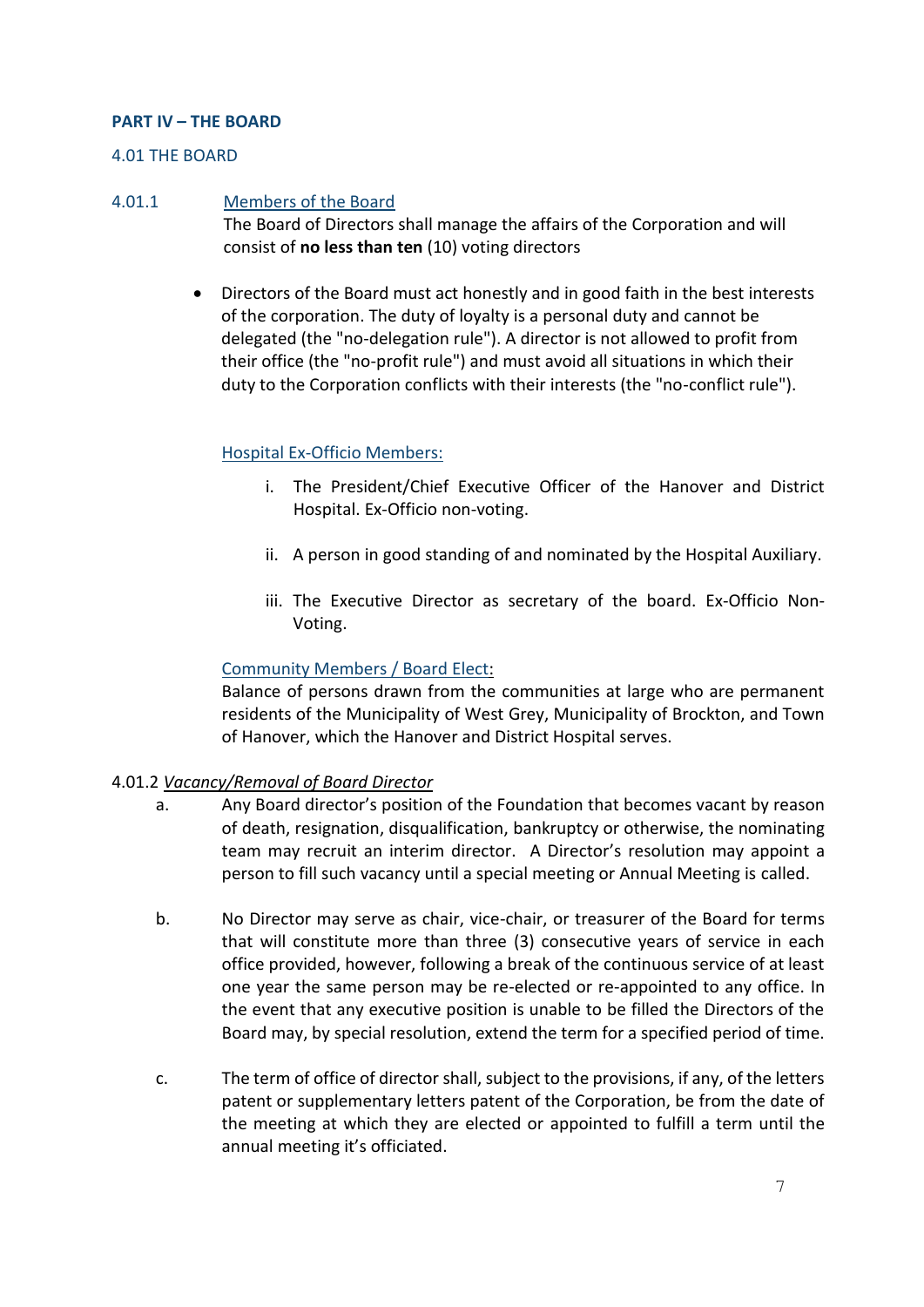d. Any member of the Corporation may submit in writing, to the Foundation Executive Director, at least 60 days before the date of the Annual Meeting of the Board, their nominations for election as Directors. Each nomination must include a form signed by at least two members in good standing; and/or a written declaration signed by the nominee that he/she will serve as a Director in accordance with these By-laws if elected. See process 4.02

#### 4.01.3 Vacancy /Removal of Director

- a. The office of a director shall be vacated upon the occurrence of any one of the following events:
	- i. if they are absent without sufficient cause for more than three (3) consecutive meetings of the Corporation;
	- ii. if they become bankrupt or declared insolvent;
	- iii. if they are elected or appointed to the position of Elected Official at any government level.
	- iv. if they are removed from office at a general or special meeting of the Corporation for which proper notice has been given and on resolution of at least two thirds (2/3) of the votes cast at such a meeting;
	- v. the Directors of the Board may, by resolution of at least two-thirds (2/3) majority of the full Board after the resolution has been considered at a previous meeting, remove any officer for Just Cause before the expiration of their term of office. The Board of Directors may, by a majority of votes cast, appoint any qualified person in his or her stead until the annual meeting.
	- vi. if, by notice in writing to the Chair, resigns their office and such resignation is accepted by the Board.
- b. If a vacancy occurs at any time among the elected or appointed Directors either by a resignation or by any other cause such vacancy shall be filled by a qualified person appointed by the Board to serve until the next annual meeting.
- c. At the next annual meeting in addition to the election of Directors to fill the vacancies caused by the expiry of Director's terms, the meeting shall elect an additional Director to fill the unexpired term created by any vacancy referred to in subsection (a).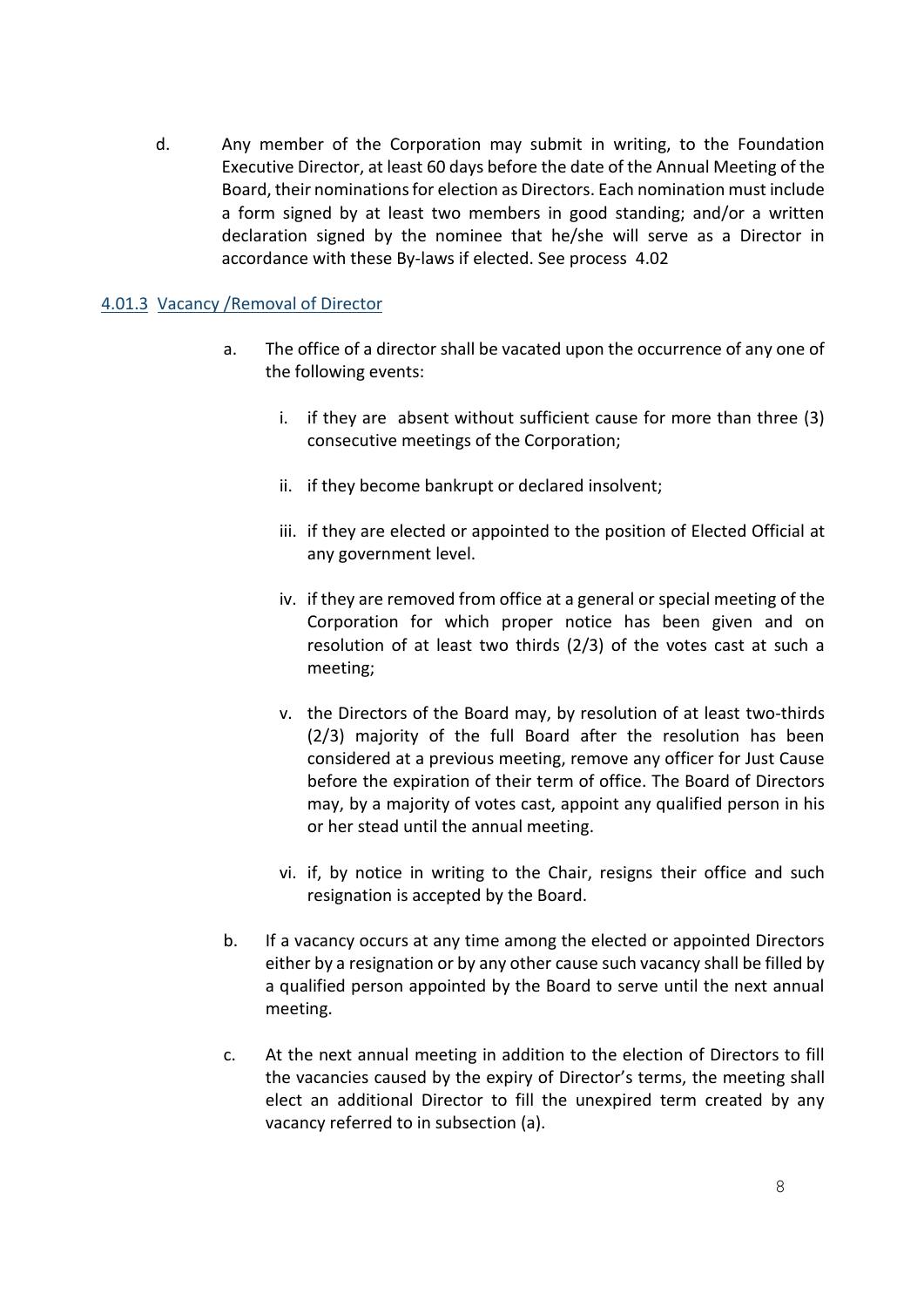#### 4.01.4 Qualifications of Board Directors

A director shall be of the age of majority and must sign a confidentiality agreement.

The directors shall serve without remuneration and no director shall directly or indirectly receive any profit from his position as such; provided that a director may be paid or reimbursed for reasonable expenses incurred by him in the performance of his duties.

The following persons are disqualified from being a director of a corporation in accordance with the *Not-for-Profit Corporations Act, 2010*, S.O. 2010, c. 15, s.  $23(1)$ :

- a. A person who is not an individual.
- b. A person who is under 18 years old.
- c. A person who has been found under the Substitute Decisions Act, 1992 or under the Mental Health Act to be incapable of managing property.
- d. A person who has been found to be incapable by any court in Canada or elsewhere.
- e. A person who has the status of bankrupt.

#### 4.01.5 Terms of the Board of Directors

a. Directors are elected by the members for a term of three (3) years with staggered re-election, in accordance with s. 24(1) of the *Not-for-Profit Corporations Act*, 2010, S.O. 2010, c. 15.

Election and terms of office do not apply to the ex-officio positions.

### 4.02 NOMINATIONS

Subject to Section 4.01 and all other provisions of these By-laws, nominations for election as Directors at an annual meeting of the Corporation may be made only by:

- a. The Nominating Committee of the Board; or
- b. Members of the Corporation provided that each nomination includes the following:
	- i. a form signed by at least two members in good standing;
	- ii. a written declaration signed by the nominee that he/she will serve as a Director in accordance with these By-laws if elected; and
	- iii. is received by the Foundation Executive Director(secretary of the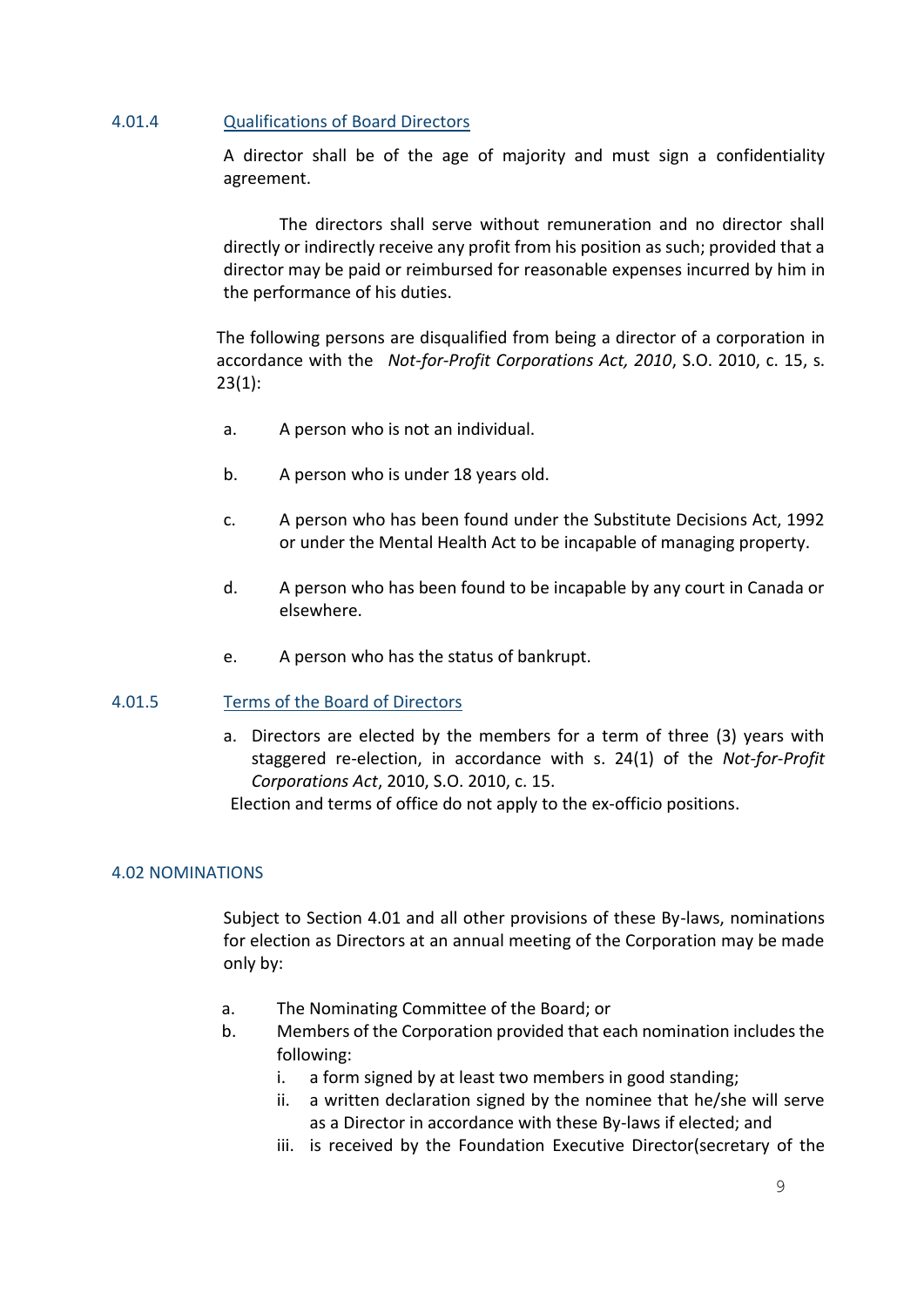Board) at least 60 days before the date of the annual meeting of the Board.

iv. For process refer to Section 4.10.1

#### 4.03 RESPONSIBILITIES

a. The Directors shall oversee the affairs of the Foundation in all things and make, or cause to be made, for the Foundation in its name, any contract which the Foundation may legally enter into and may exercise all such other powers and all such other acts and things as the Foundation by its Act of Incorporation is authorized to exercise and do in accordance with the Letters Patent and subsequent amendments. The Board of Directors will take steps as they may deem requisite to enable the Foundation to acquire, accept, solicit, or receive legacies, gifts, grants, settlements, bequests, endowments, and donations of any kind whatsoever for the purpose of the furthering the objects of the Foundation.

b. Without in any way derogating from the foregoing, the Directors are expressly empowered, from time to time, to purchase, lease, or otherwise acquire, alienate, sell, exchange or otherwise dispose of shares, stocks, rights, warrants, options, bonds, debentures and other securities, land, buildings and/or other property, movable or immovable, real or personal or any right or interest therein, held by the Foundation, for such consideration and upon such terms and conditions as they deem advisable. In addition to any powers and duties prescribed by law, all officers of the Foundation will have such powers and duties as may, from time to time, be ascribed to them by the Board. Assets of the Foundation can only be disposed of by the Board, under the terms of its incorporation.

The Board shall govern and manage the affairs of the Corporation and:

- a. establish procedures for monitoring compliance with the requirements of Canada Revenue Agency, the by-laws of the Foundation, and other applicable legislation in consultation with Corporation auditors;
- b. review, develop, and approve specific policies, which will provide the general framework within which the Foundation will undertake the dayto-day processes;
- c. establish the selection process for the appointment of the Executive Director and Bookkeeper and ensure the ongoing evaluation of the positions;
- d. review regularly the functioning of the Foundation in relation to the objects of the Corporation as stated in the letters patent, supplementary letters patent and the by-laws, and demonstrate accountability for its responsibility at the annual meeting of the corporation;
- e. develop and review on a regular basis the mission, objectives and strategic plan of the Foundation;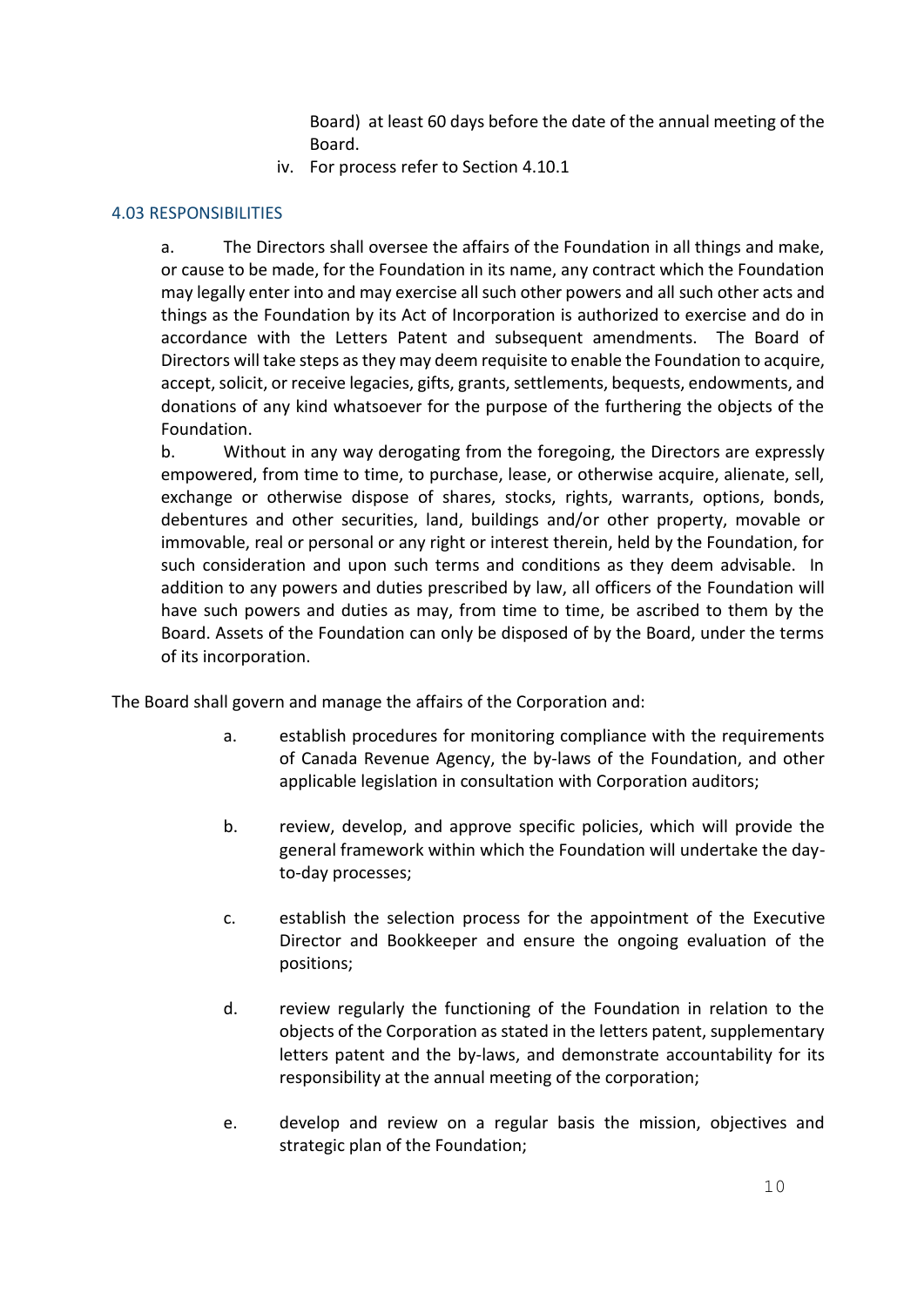- f. work collaboratively with the Hanover and District Hospital, other community agencies and institutions in meeting the needs of the catchment area for Hanover and District Hospital.
- g. every director and officer of the Corporation shall respect the confidentiality of matters brought before the Board.
- h. only the Chair, Vice-Chair and Executive Director or designate as determined at the time, will have the authority to provide statements to the press or public about Foundation matters brought before the Board.

#### 4.04 INDEMNIFICATION

- a. The Corporation shall indemnify every Director or Officer, his respective heirs, executors, administrators or assigns as to any liability for costs, charges, and expenses that he sustained or incurred with respect to the affairs of the Corporation or in respect to anything done or permitted by him with respect to the execution of his duties in good faith.
- b. No Director or Officer of the Corporation shall be liable for the acts or defaults of any other Director or Officer, or for any losses sustained by the Corporation, except any as provided by the *Not-for-Profit Corporations Act*, 2010, S.O. 2010or bylaw.

The Hanover and District Hospital maintains insurance for the benefit of a Director or Officer against any liability, costs, charges, or expenses sustained by them in respect of the execution of their duties in good faith relating to the affairs of the Corporation and any committees or sub-committees. A copy of this policy shall be provided to the Foundation by HDH annually or upon request.

#### 4.05 BOARD MEETINGS

### 4.05.1 Regular Meetings of the Board

- a. The Executive Director or member of the Executive Committee will give notice of the meeting to the members of the Board if the meeting is to be held at another time or day, or at a place other than the hospital.
- b. There shall be at least nine (9) regular meetings per annum unless cancelled due to unforeseen circumstances.
- c. A meeting of the Board may be held without notice immediately after the annual meeting of the Corporation.
- d. Foundation board meetings are open to the public, with the exception of meetings of committees and Board meetings specifically closed by the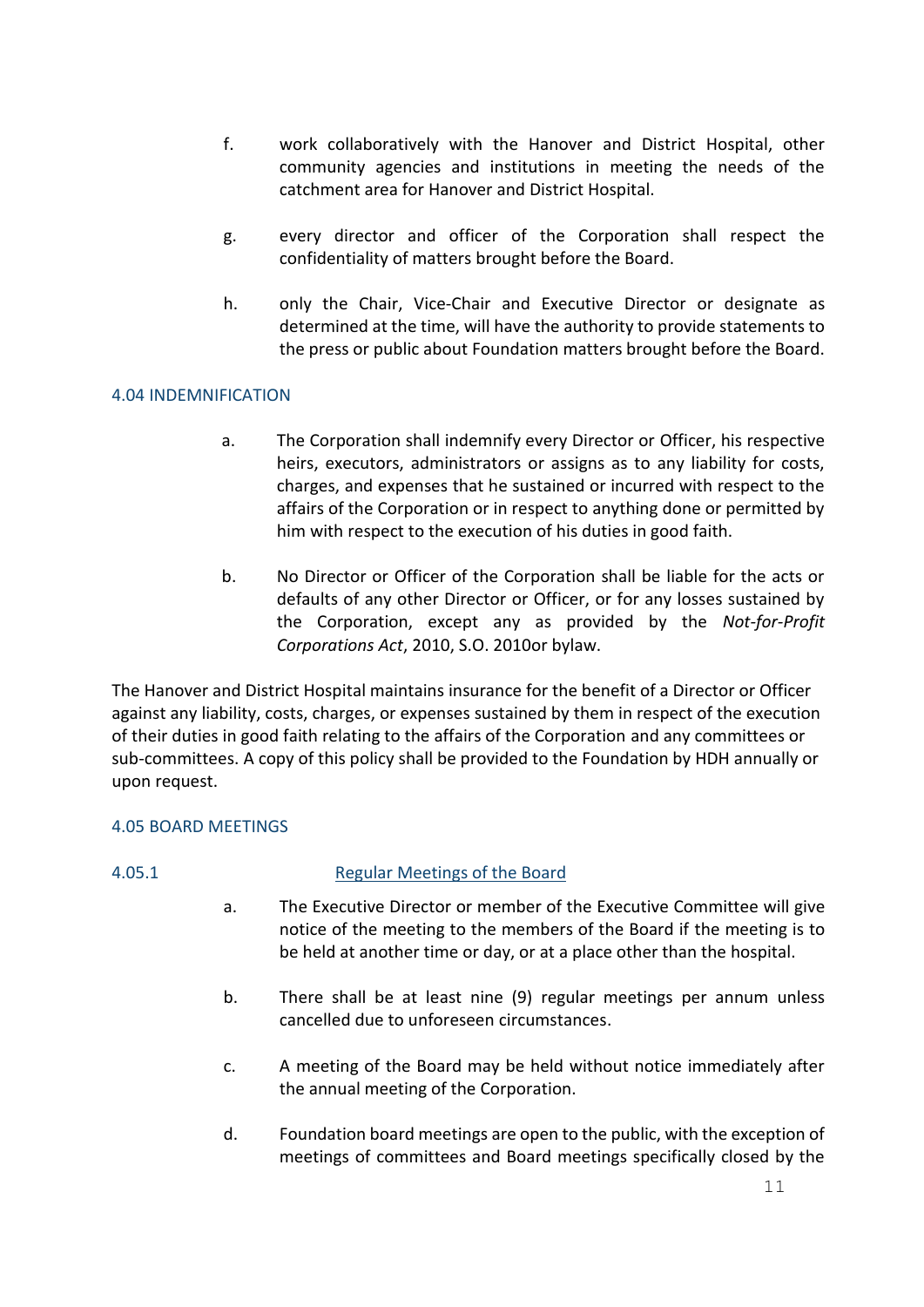Board. The Board may at its discretion close a meeting for certain prescribed topics, including litigation, security, property acquisition or sale, personal matters about an identifiable individual, negotiations or any other matter as the Board determines. Anyone requesting time to address the Board must apply for entry on the agenda, to the Executive Director or a member of the Executive, at least ten (10) business days prior to the meeting. (Time limitations apply and will be allocated by the Board).

- e. Meetings of the Board shall follow Robert's Rules of Order;
- f. A director may, if all the directors of the corporation consent, participate in a meeting of the directors or of a committee of directors by telephonic or electronic means that permits all participants to communicate adequately with each other during the meeting in accordance with s. 34(6) *Not-for-Profit Corporations Act*, 2010, S.O. 2010.

#### 4.05.2 VOTING

- a. Business arising at any meeting of the Board shall be decided by a majority of votes. The Chair, while in the chair, is disqualified from voting unless to break a tie vote. Votes shall be taken by written ballot if so demanded by any voting Director.
- b. Each member shall be entitled to one vote in person, via telephone or other method of electronic communication and will not be permitted to vote by proxy.
- c. A declaration by the Chair that a resolution, vote or motion has been carried and an entry to that effect in the minutes shall be admissible in evidence as prima facie proof of the fact without proof of number or portion of the votes recorded in favour of or against such resolution, vote or motion.

#### 4.06 QUORUM FOR MEETINGS OF THE BOARD

A quorum shall consist of one more than half the members of the Board of Directors entitled to vote.

#### 4.07 OFFICERS

- a. The Board shall elect the following officers at a meeting immediately following the annual meeting of the Corporation or within ten (10) days following the annual meeting:
	- i. Chair;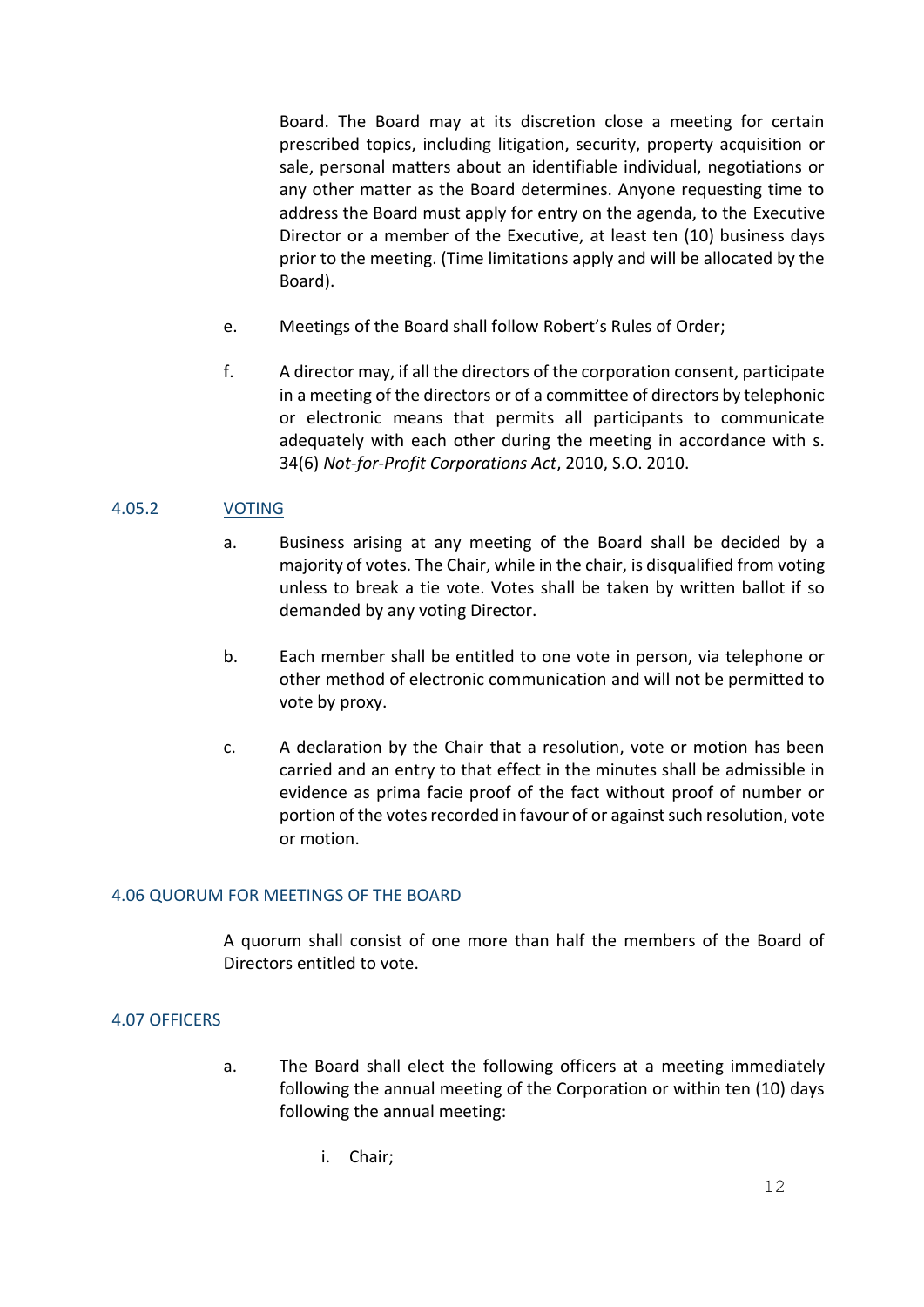- ii. Vice-Chair;
- iii. Treasurer.

### 4.07.1 CHAIR

The Chair of a meeting shall be:

- a. the Chair of the Board;
- b. the Vice-Chair, if the Chair is absent; or
- c. Past Chair; or
- d. a Chair elected by the Directors present, if the Chair and the Vice-Chair and Past Chair are absent;
- d. be responsible for the naming of Directors to teams not otherwise provided for in the by-laws of the Corporation;

#### 4.07.2 TREASURER

- a. The Treasurer shall be elected by the Board.
- b. The Treasurer of the Corporation shall:
	- i. oversee full and accurate books of account and accounting records of the corporation to be kept by the provisions of the *Not-for-Profit Corporations Act*, 2010, S.O. 2010 or otherwise by law;
	- ii. cause the submission of a financial report at each regular meeting of the Board indicating the financial position of the Foundation at the close of the preceding month;
	- iii. cause the submission of an annual audited financial report to the Board and the Corporation of the financial operations of the Foundation;
	- iv. be the Chair of the Finance and Planning Committee of the Whole;
	- v. perform such other duties as may be established from time to time by resolution of the Board.

#### 4.08 SPECIAL MEETINGS OF THE BOARD

a. The Chair of the Board may call special meetings of the Board.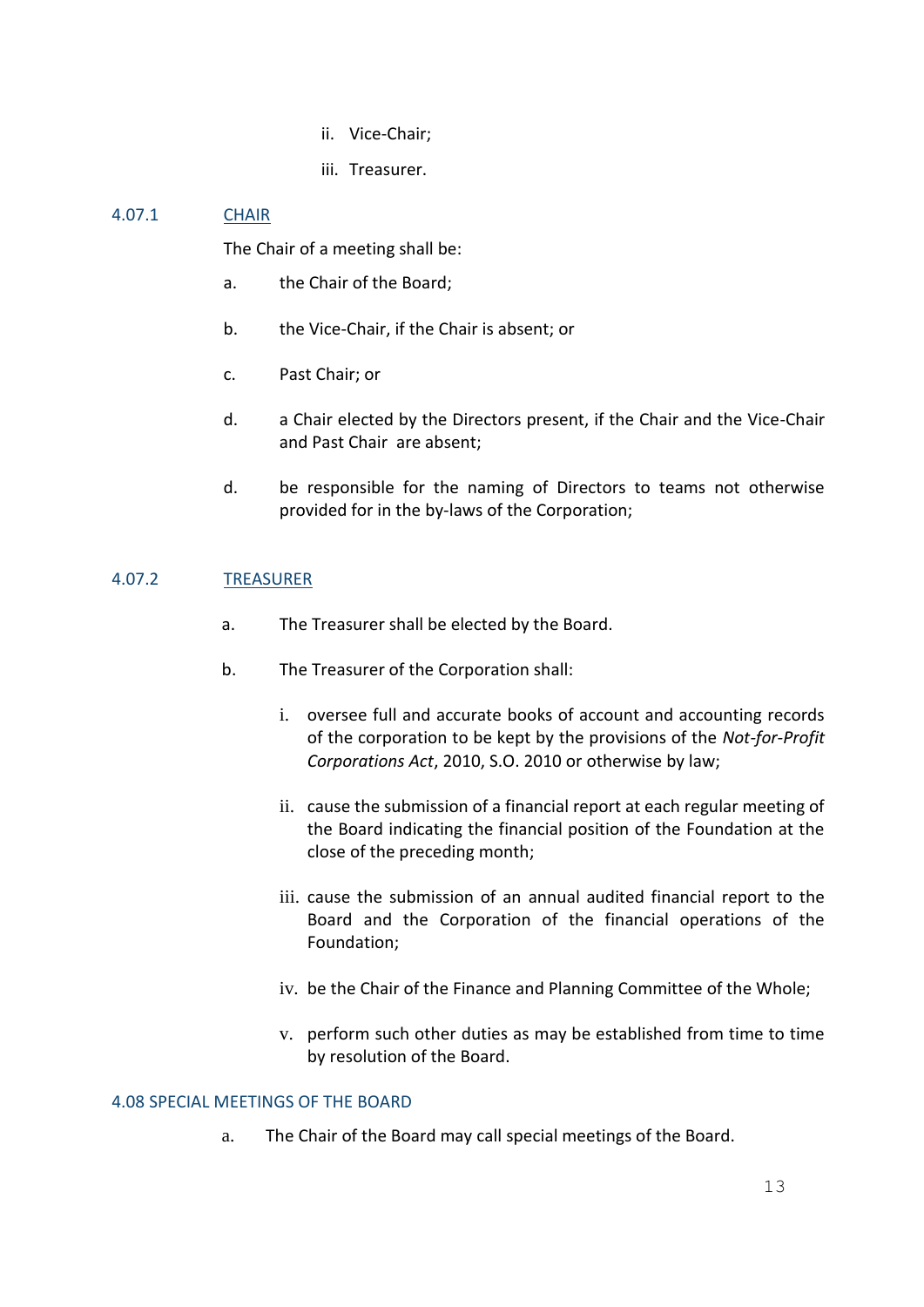- b. The Secretary of the Board shall call a special meeting of the Board if three Directors so request in writing.
- c. Notice of a special meeting of the Board may be given by telephone or email and shall be given at least twenty-four (24) hours in advance of the meeting.

#### 4.09 PROCEDURES

- a. Minutes shall be kept of all meetings of the Board and all meetings of all committees of the Board with the exception of the Recruitment and Retention committee.
- b. All corporate members are entitled to see, during normal business hours, minutes or proceedings of the meetings, the financial statements of the Corporation, a copy of the Corporation's letters patent and supplementary letters patent and by-laws. The Executive Director will keep a confidential register of members and their addresses, kept alphabetically, and a register of Directors, their names, addresses and occupations.
- c. The minutes of the meetings of the Board shall be distributed by the Executive Director or designate to Board members. Minutes of Board Committee meetings shall be distributed by the Executive Director to the members of that committee. All committees will report to the Board at each Board meeting. Members of the public may request and be given copies of minutes of the meeting(s) for information purposes as appropriate.

#### 4.10 COMMITTEES OF THE BOARD

The Terms of Reference for each committee will be defined and kept current in the Board Manual.

- a. The Board Chair shall appoint committees of the Board including but not limited to a committee of the whole and may from time to time as deemed necessary appoint additional ad hoc teams for special events and other Foundation activities.
- b. The Board Chair shall appoint the Chairperson and members of each of the following Committees:
- i) Executive Committee;
- ii) Finance and Planning Committee;
- iii) Nominating Committee;
- iv) By-law / Policies and Procedures Committee;
- v) Public Relations and Social Media Committee
- vi) Physician Recruitment;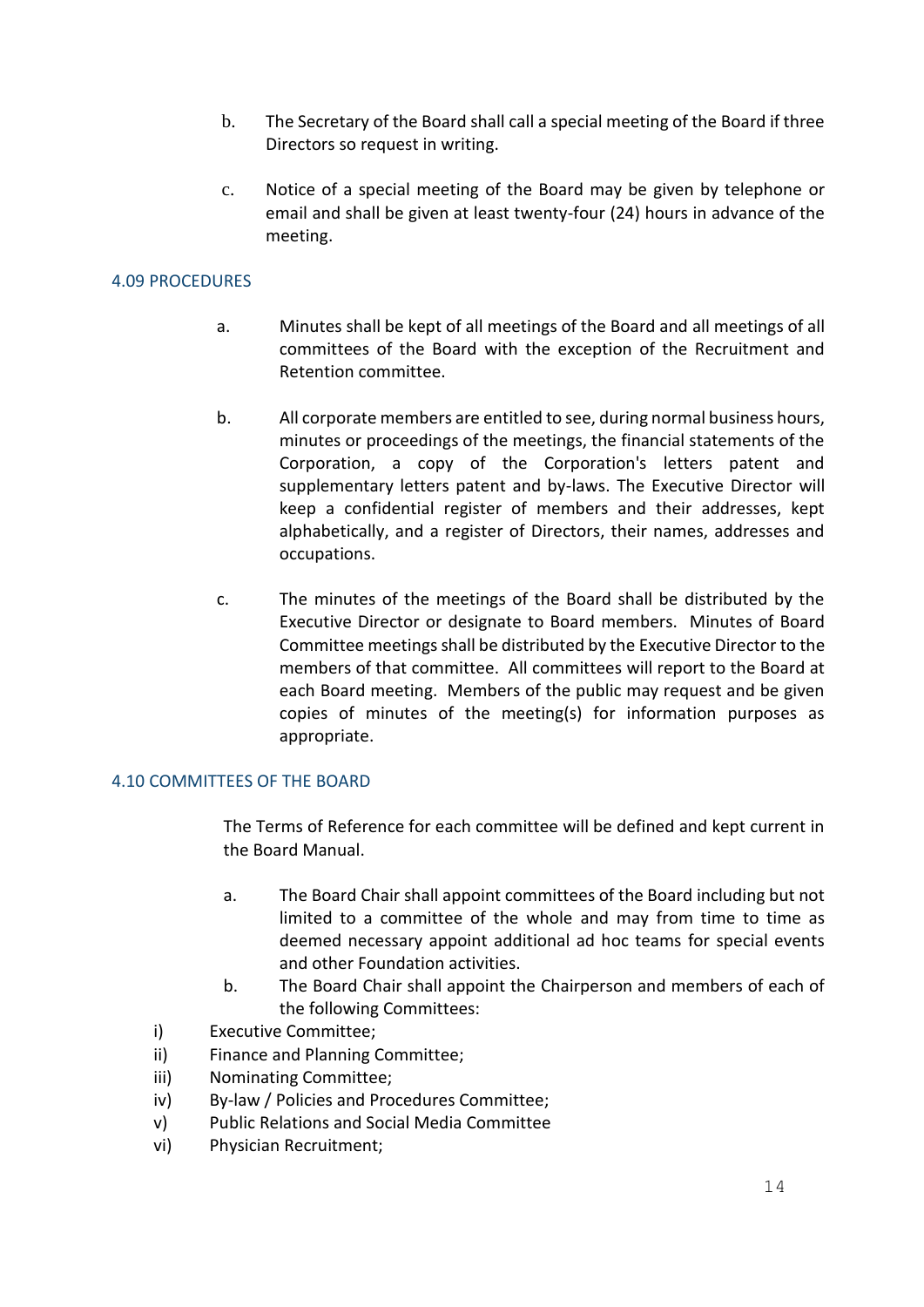#### vii) Planned Giving Committee

The Terms of Reference for each committee will be defined and kept current in the Board Policy Manual.

- b. Any committee so appointed may meet for the transaction of business, adjourn and otherwise regulate its meeting as it deems fit. A quorum will be fifty percent (50%) of the committee members named by the Board or as stated in the committee's Term of Reference, approved by the Board. Questions arising at any meeting of a committee will be decided by a majority of votes and in case of an equality of votes the Chair of the meeting shall have the deciding vote.
- c. The chair of the Board may attend meetings of all Board committee meetings as a voting member.

### 4.10.1 NOMINATING COMMITTEE

- a. The nominating committee shall consist of:
	- i. Three directors of the board whose terms are not about to expire;
- b. The Nominating Committee shall:
	- i. Identify directors whose terms are up and will be required to be elected/acclaimed to the Board at the upcoming annual meeting.
	- ii. Submit to the Executive Director, not later than 30 days before the date of the Annual Meeting, a slate of persons that the Nominating Committee proposes to nominate for election or reelection to the Board at the annual meeting.

### 4.10.2 FINANCE AND PLANNING COMMITTEE

- a. The Finance and Planning committee shall consist of the committee of the whole. The treasurer is the chair.
- b. The Finance and Planning committee's purpose is to make recommendations on issues concerning incorporating, accounting, banking, currency exchange, tax status and financial planning. Reference: see Finance and Planning Committee Terms of Reference.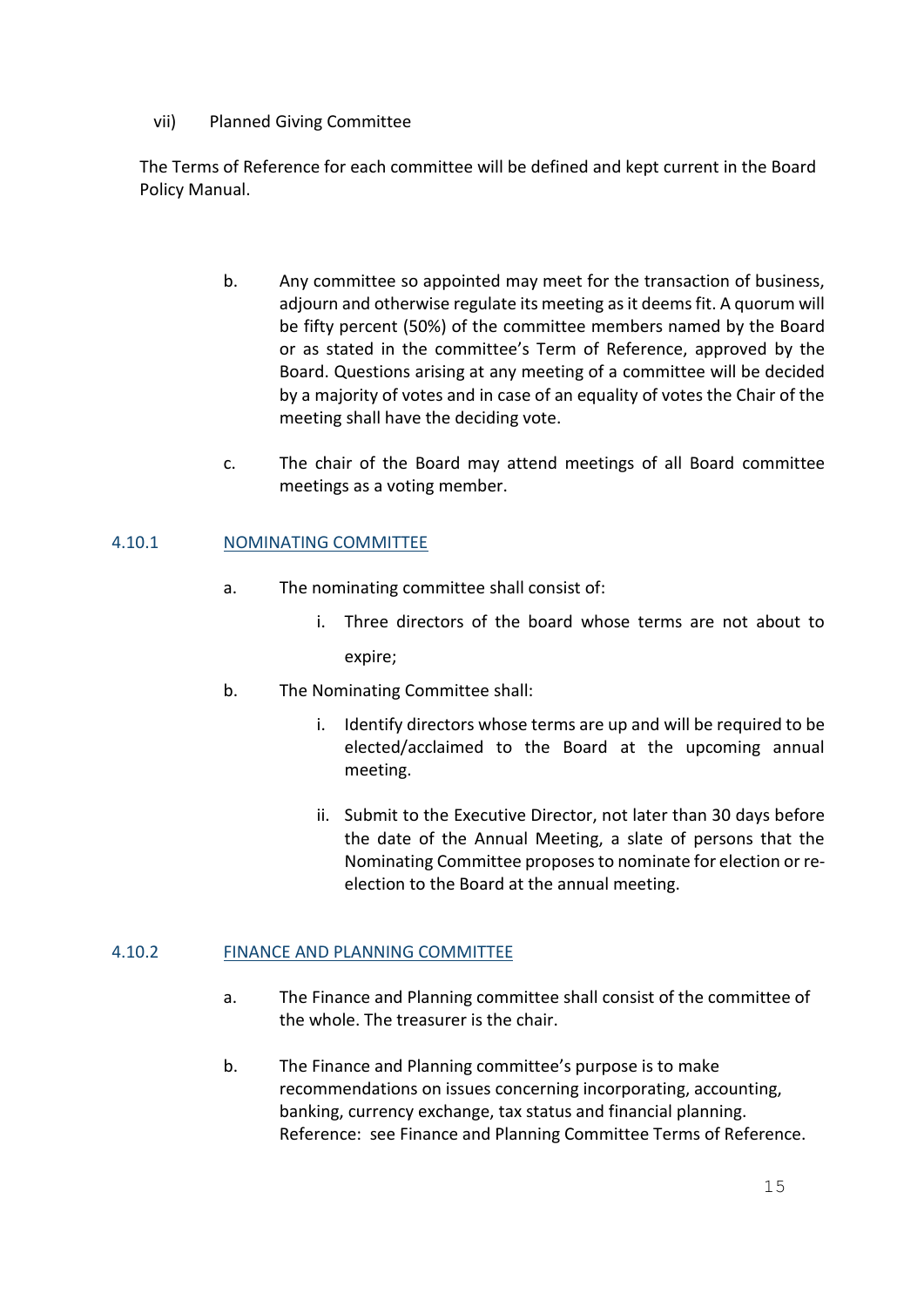#### 4.10.3 PUBLIC RELATIONS COMMITTEE

- a. The Public Relations Committee shall consist of the committee of the whole.
- b. The purpose of the committee is to review all public relation materials that are viewed by the public. The committee shall be aware of what is happening, avoid duplication, and approve all public relation materials utilized by the Foundation. Reference: see Public Relations Committee Terms of Reference.

#### 4.10.4 PLANNED GIVING COMMITTEE

- a. The Planned Giving Committee shall consist of the committee of the whole.
- b. The purpose of the committee is to stimulate planned giving to the Hanover and District Hospital Foundation and in turn recruit endowment funds to support ongoing projects on a perpetual basis. The Planned Giving Committee will develop a unique program of "giving opportunities" within the legal, insurance and investment fields and any other options that exist for planned giving. Describing giving opportunities will be offered. Education and communication avenues will be presented to potential donors. Reference: see Planned Giving Committee Terms of Reference.

#### 4.11 EXECUTIVE DIRECTOR

- a. The Executive Director shall be selected by the Foundation Board and hired in collaboration with the Hospital/contracted by the Foundation Board, in accordance with its approved selection process. If the Executive Director, for any reason, is unable to complete their duties, the Foundation Executive shall assume these duties and for all intents and purposes be considered Executive Director as outlined in the Bylaws, Policies and Procedures contained there-in.
- b. The Executive Director shall be the Secretary of the Board and a nonvoting member;
- c. The Executive Director is contracted through the Hanover and District Hospital;
- d. The Executive Director shall: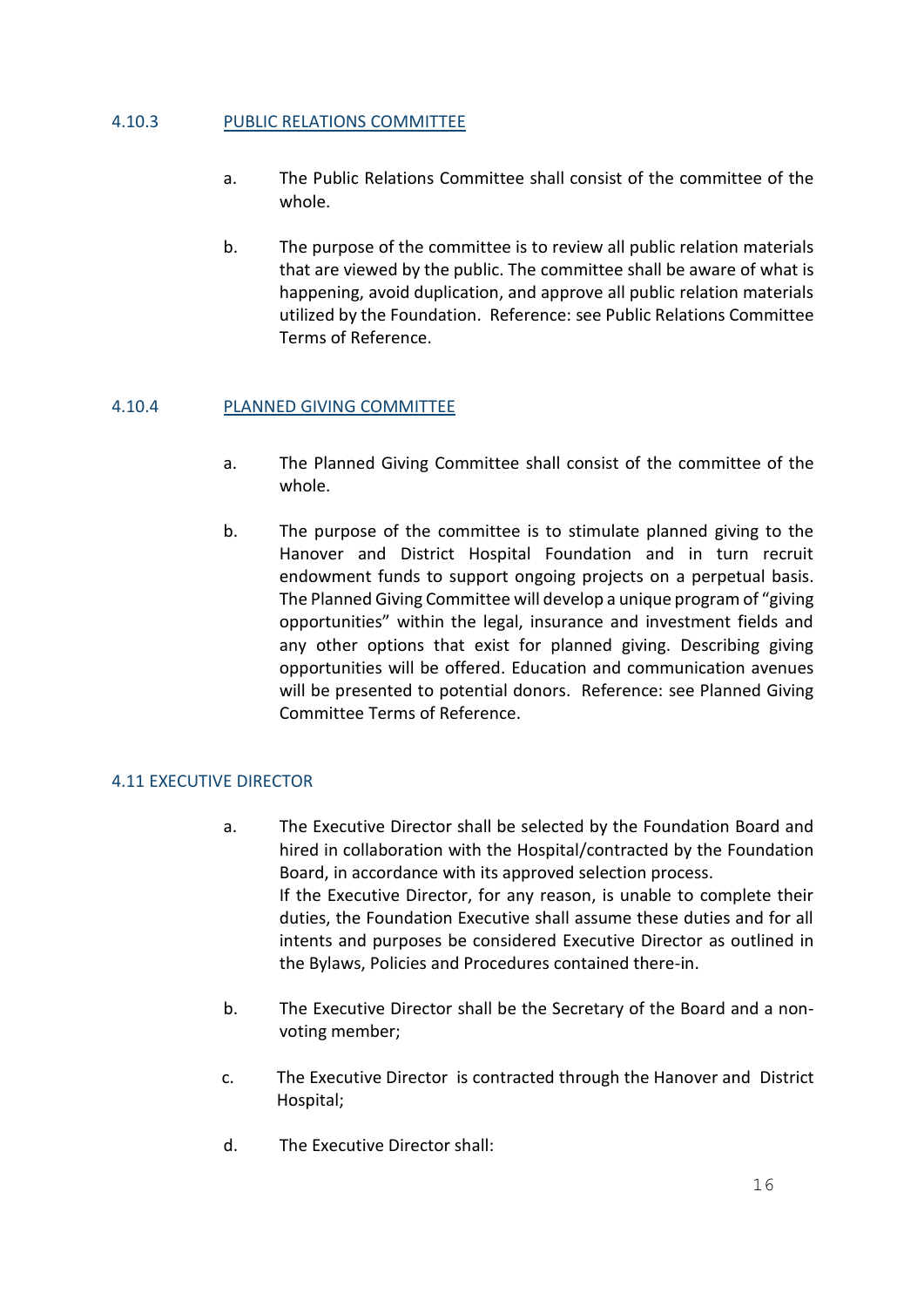- i. attend all meetings of the Board and committees as required;
- ii. ensure that all minutes of all meetings of the Board and Board committees are made, retained, and circulated to all members of the Board or committees;
- iii. attend to correspondence as required;
- iv. prepare all reports required under any Act or Regulation of the Province of Ontario;
- v. be custodian of all minute books, documents and registers of the Corporation required to be kept by the provision of the Corporation Act and all minutes, documents and records of the Board;
- vi. create minutes of each meeting and shall have the minutes distributed to each Director, no later than one week prior to the next meeting.
- vii. keep copies of all testamentary documents and trust instruments by which benefits are given to the use of the Foundation;
- viii. be the custodian of the seal of the Corporation;
- ix. give such notices as required by this by-law or regulation of all meetings of the Corporation, the Board and its Teams;
- x. work in co-operation and collaboration with the auditor; and
- xi. perform such other duties as may from time to time be determined by the Board and duties as outlined in the job description.

xii. The Board and or Board executive with a Board motion may at any time revoke or suspend the appointment of the Executive Director with Just Cause.

#### 4.12 BANKING

a. The Board Chair, Treasurer, or other designated Board Director, together with another designated director, the Executive Director or such other person or persons as are designated by the Board of Directors are hereby authorized for and in the name of the Corporation: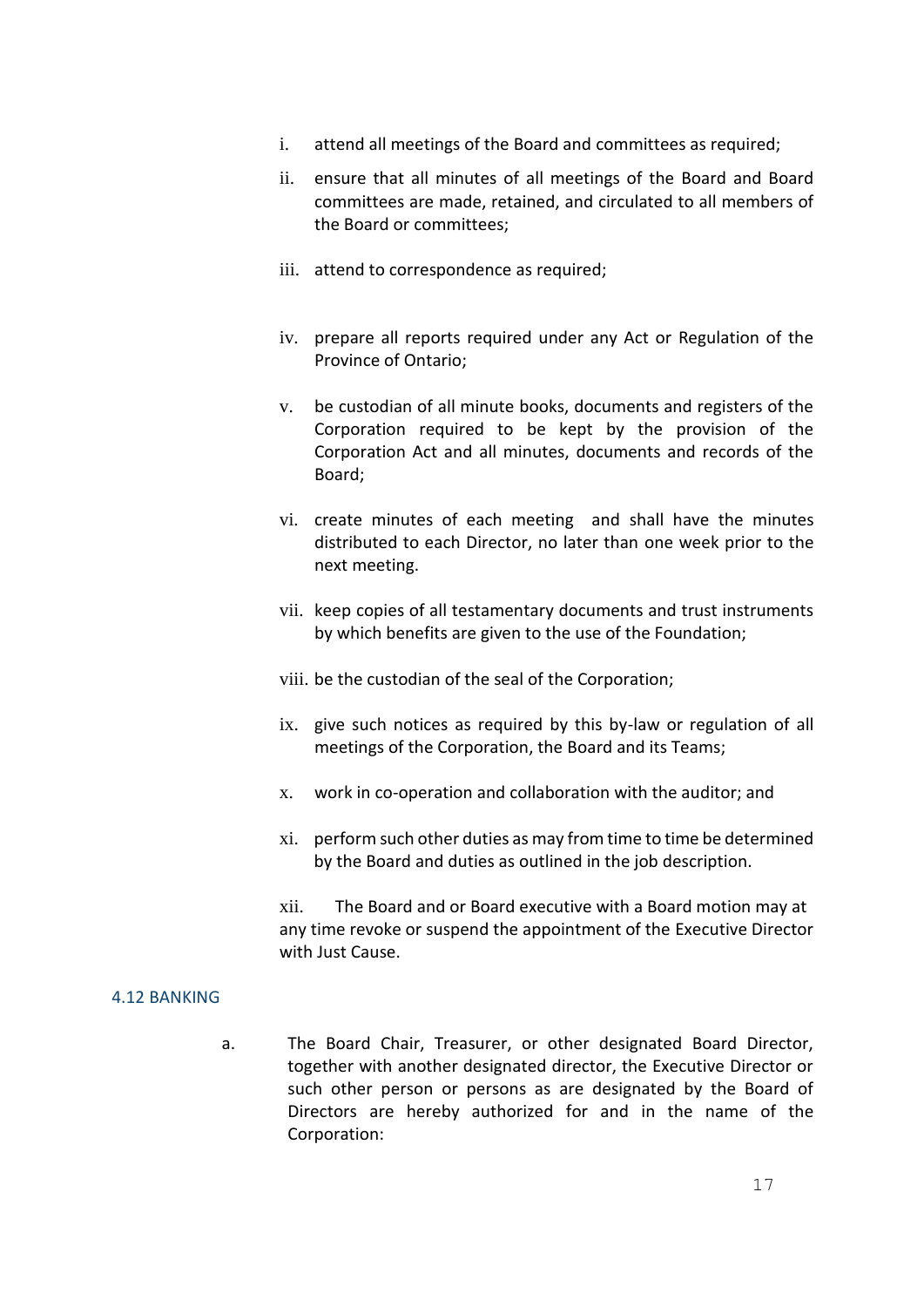- i. to draw, accept, sign and make all or any bills of exchange, promissory notes, cheques, and orders for payment of money;
- ii. to receive all monies and to give an account for the same;
- iii. subject to the approval of the Board, to assign and transfer to the banks, trust companies or investment dealers, all or any stocks, bonds and other securities;
- iv. generally, for and in the name and on behalf of the Corporation, to transact with the banks or trust companies any business they may deem fit;
- b. Any officer of the Corporation or any official as may from time to time be designated by the Board is hereby authorized or may be authorized on behalf of the Corporation:
	- i. to negotiate with, deposit with, endorse or transfer to the banks or trust companies, but for the credit of the Corporation only, all or any bills of exchange, promissory notes, cheques, or orders for the payment of money and other negotiable paper;
	- ii. from time to time to arrange, settle, balance, and certify all books and accounts between the Corporation and the banks or trust companies designated by the Board;
	- iii. to receive all paid cheques and vouchers; or
	- iv. to sign the banks' or trust companies' forms of settlement of balance and release.

#### 4.13 SIGNING OFFICERS

a. The Chair or Vice-Chair of the Board and Treasurer shall jointly sign on behalf of the Corporation and affix the Corporate Seal to all contracts, agreements, conveyances, mortgages, or other documents, as may be required by law or as authorized by the Board.

#### b. **SEAL**

 The seal of the Corporation shall be in the form impressed hereon of the original.

#### 4.14 INVESTMENTS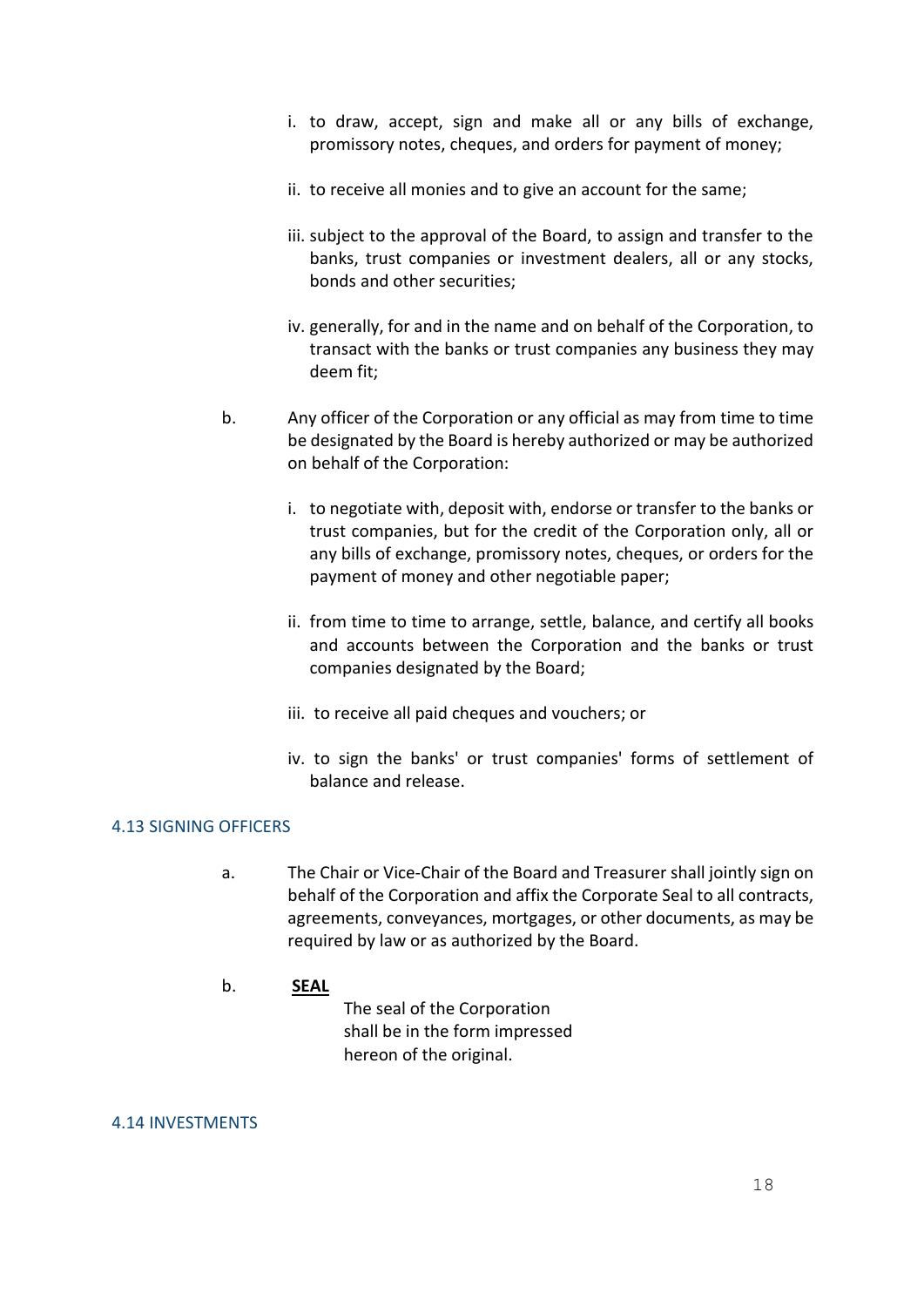The securities of the Corporation shall be deposited for safekeeping with one or more bankers, trust companies, or other financial institutions to be selected and withdrawn by the authority of the signing officers.

#### 4.15 CONFLICT OF INTEREST

Definition: "Pecuniary interest" means an interest consisting of, measured in or related to money.

#### Duties of Members:

The following guidelines are established to achieve optimum openness and fairness from persons performing in the public good:

a. Where a member, either on his or her own behalf or while acting for, by with or through another person, has any pecuniary interest known or otherwise in any matter which is the subject of consideration at a meeting of the Board, that member or any other member present shall:

i. if present, prior to any consideration of the matter, verbally disclose the interest and its general nature;

ii. shall not participate in the discussions of, or vote and shall leave the room on any question in respect of the matter;

iii. if absent, after becoming aware that any matter in which they had a pecuniary interest was the subject of consideration at a previous meeting of the Board, disclose the interest at the next meeting of the Board that the member attends;

Record of Verbal Disclosure:

b. Record of Verbal Disclosure – every verbal declaration of interest and its general nature made where the meeting of the Board is open to the public, shall be recorded in the minutes of the meeting by the recording secretary. Where a meeting is "in camera" the declaration of interest, but not the general nature of that interest, shall be recorded in the minutes for the next meeting that is open to the public.

Remedy for Lack of Quorum

c. Where the number of members who, by reason of Conflict of Interest are disabled from participating in a meeting is such that at that meeting the remaining members are not a sufficient number to constitute a quorum, then one-third of the total number of members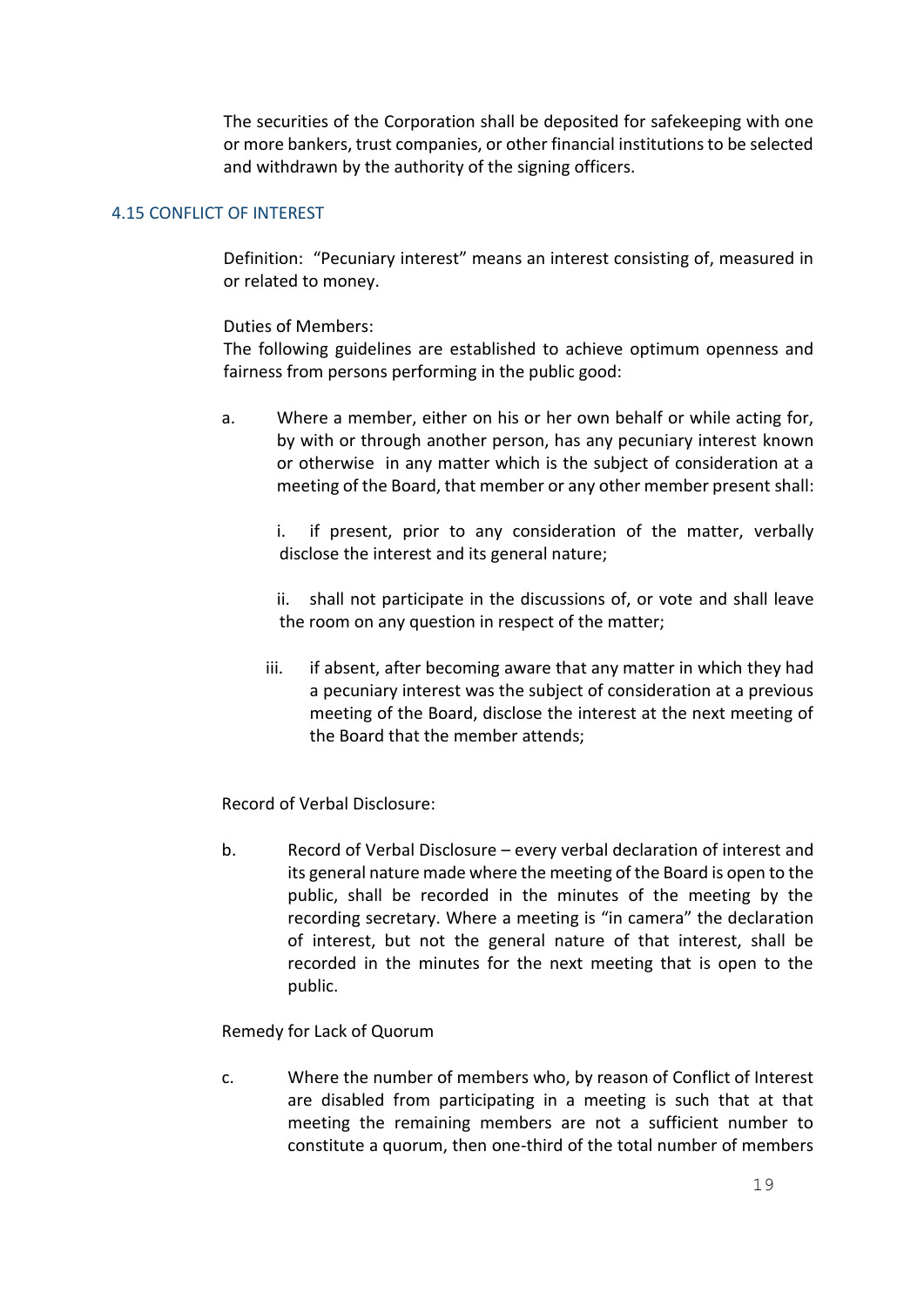attending shall be deemed to constitute a quorum, but such number shall not be less than two.

#### **PART V – AMENDMENTS**

#### 5.01 AMENDMENT TO BY-LAWS

- a. The Board may pass or amend the By-laws of the Corporation from time to time.
	- i. This or any other bylaw may be repealed, added to, amended or substituted, at any meeting of the Board called for that purpose after Notice in writing setting out the amendments shall have been given to all Directors, and after having been passed at the said meeting of the Board by a majority of the Directors present.
	- ii. Every such bylaw and every such repeal, amendment or reenactment thereof, unless in the meantime confirmed at a special general meeting of members, shall have effect only until the next Annual Meeting of the members. If not confirmed by a majority of members present there at, shall thereafter cease to have effect.